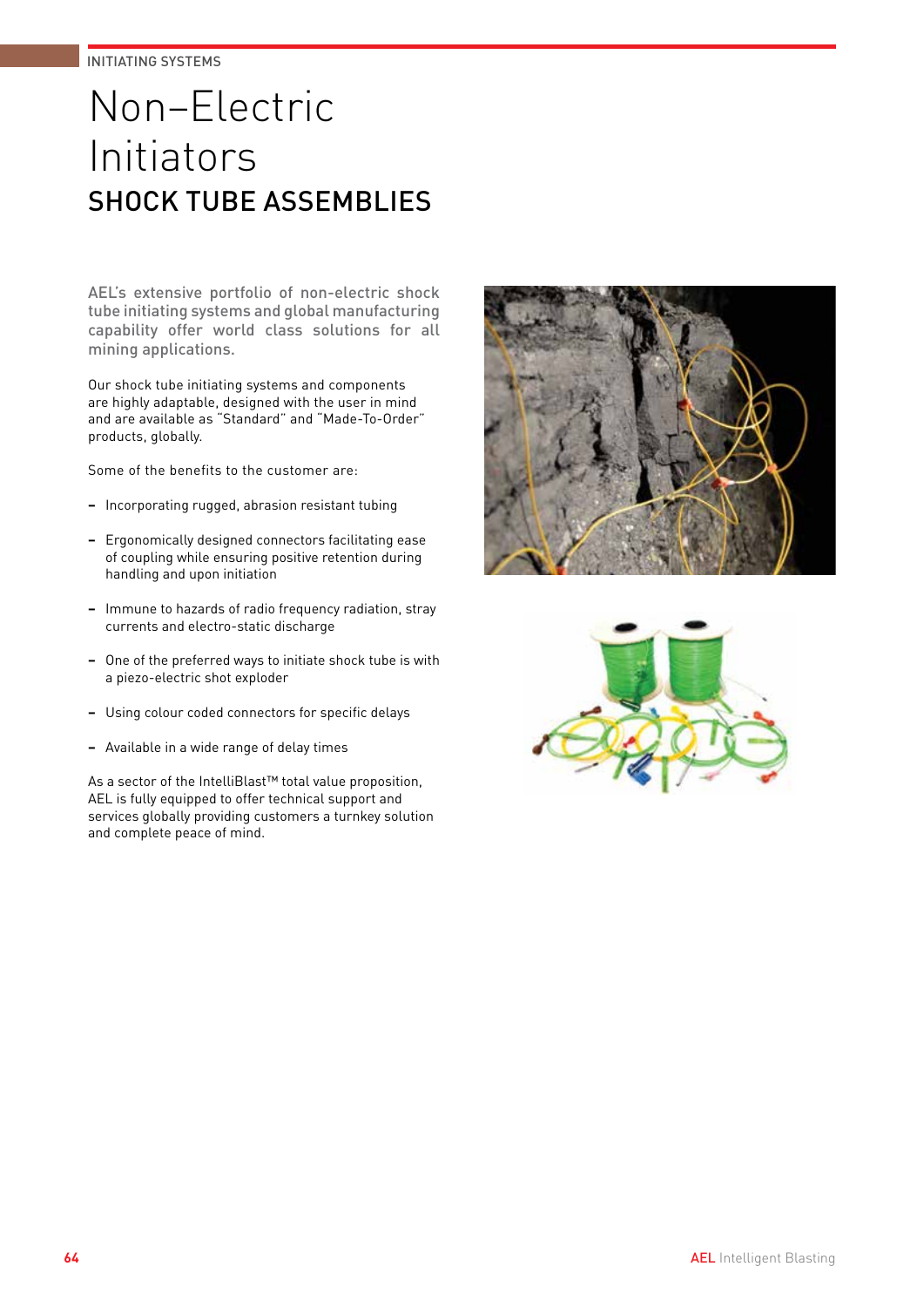#### INITIATING SYSTEMS



## **BENEFITS**

- **−** Immune to hazards of radio frequency radiation, stray currents and electro-static discharge
- **−** The shock tube has an 18 kg minimum breaking load
- **−** Rugged, abrasion-resistant tubing
- **−** Ergonomically designed connectors facilitate ease of connecting while ensuring positive retention during handling and upon initiation
- **−** Where applicable, coloured connectors are used for specific delays ensuring easy identification and verifying coupling sequences at a glance

## SPECIAL PRECAUTIONS

- **−** Handle with care-detonators are explosive
- **−** Temperatures > 90 °C may result in spontaneous explosion
- **−** Severe impact on the detonator or tubing can result in accidental initiation and explosion

## STORAGE AND EXPIRY

| <b>STORAGE</b><br><b>CONDITIONS</b> | <b>MODERATE TEMPERATURES</b><br><b>AND DRY CONDITIONS</b><br>IN A WELL-VENTILATED,<br><b>APPROVED MAGAZINE</b> |
|-------------------------------------|----------------------------------------------------------------------------------------------------------------|
| <b>Product Shelf Life</b>           | $36$ months <sup><math>+</math></sup>                                                                          |
| Legal Storage*                      | 27 months                                                                                                      |
| <b>Expiry Date*</b>                 | 6 months                                                                                                       |

- Subject to ideal storage conditions, inclusive of extension period
- Ideal storage conditions-may vary upon region or country of operation
- From issue date following delivery/collection from the AEL magazines (within the 36 month storage window)

#### **Transport (UN Classification)**

Class 1.1B UN No 0360, DETONATOR ASSEMBLIES, Non-electric Class 1.4S UN No 0455, DETONATOR ASSEMBLIES, Non-electric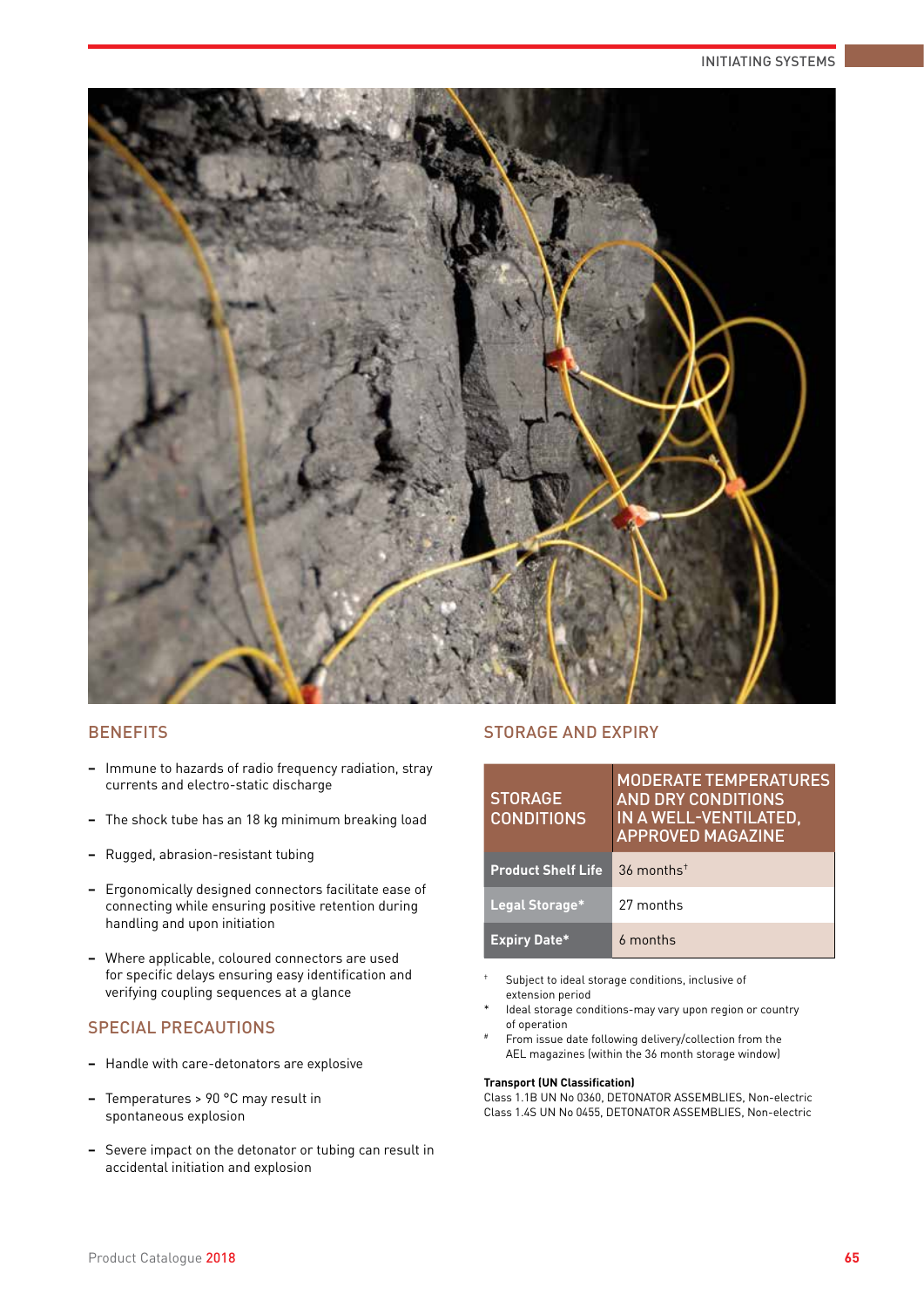# Shock Tube UNI–DELAY LP

A Uni-Delay LP (long period) is a non-electric initiation system which is designed for use in underground mines. The unit consists of an outhole and an in-hole delay detonator. Assembled with clear or brilliant yellow shock tube, the latter for the Vivid product series where improved visibility characteristics are required.

The Vivid series is assembled with neon orange connectors to maximise product visibility in potentially dark, dusty and muddy underground conditions. The Vivid series is also suitable for surface mining and civil operations where a long burning front is required i.e. trenching.

## APPEARANCE

A length of clear or brilliant yellow shock tubing, which incorporates a 4000 ms delay in-hole detonator that is crimped onto one end and a 200 ms short delay out-hole detonator crimped onto the other end. Both detonators include either a rubber plug or sleeve. The out-hole detonator is located in a plastic connector body. The plastic body consists of two variants, one which holds up to 3 shock tubes and the other can hold up to six tubes simultaneously. The Vivid series offering is the same with the exception of the highly visible yellow shock tube and the neon orange connectors to improve the visibility in dark, muddy and dusty working environments.

### APPLICATION

A SHOCK TUBE-UNI-DELAY LP assembly is used:

- **−** Underground for use in narrow reef stopes, gullies, development ends, bord and pillar applications.
- **−** Surface/Civil for use in trenching

### FEATURES

- **−** High strength 8D in-hole detonator
- **−** 20 Hole burning front
- **−** Clear or Neon Orange connector block, capable of containing 6 shock tubes or the orange/neon connector clip capable of holding 3 shock tubes
- **−** Clear or brilliant yellow coloured shock tube, 18 kg breaking load, resistant to hot and cold temperatures, oil resistant for 4 days in Anfex® at 40 °C, water resistant

Shock Tube Uni-Delay LP 200/4000 ms (Conventional)



Shock Tube Uni-Delay LP 200/4000 ms (Vivid)



- **−** Reliably initiates shock tube in both directions
- **−** The in-hole detonator reliably initiates pneumatically loaded Anfex®, cartridge and pumpable emulsions, Watergels and Pentolite boosters
- **−** The initiation signal in the tubing propagates through loose kinks, bends, knots and constrictions
- **−** The tubing is left intact after use

### **BENEFITS**

- **−** Accurate pyrotechnic delay timing
- **−** Rugged, abrasive resistant tubing which reduces the likelihood of tangling
- **−** Easy to use, quick and secure connections
- **−** Reliable
- **−** Low noise
- **−** Low shrapnel
- **−** All in-hole detonators have the same delay
- Easy to check connection sequence
- **−** Ergonomically designed connector block allows easy connection of tubing
- **−** Vivid product variant remains highly visible in dark, dusty and muddy environments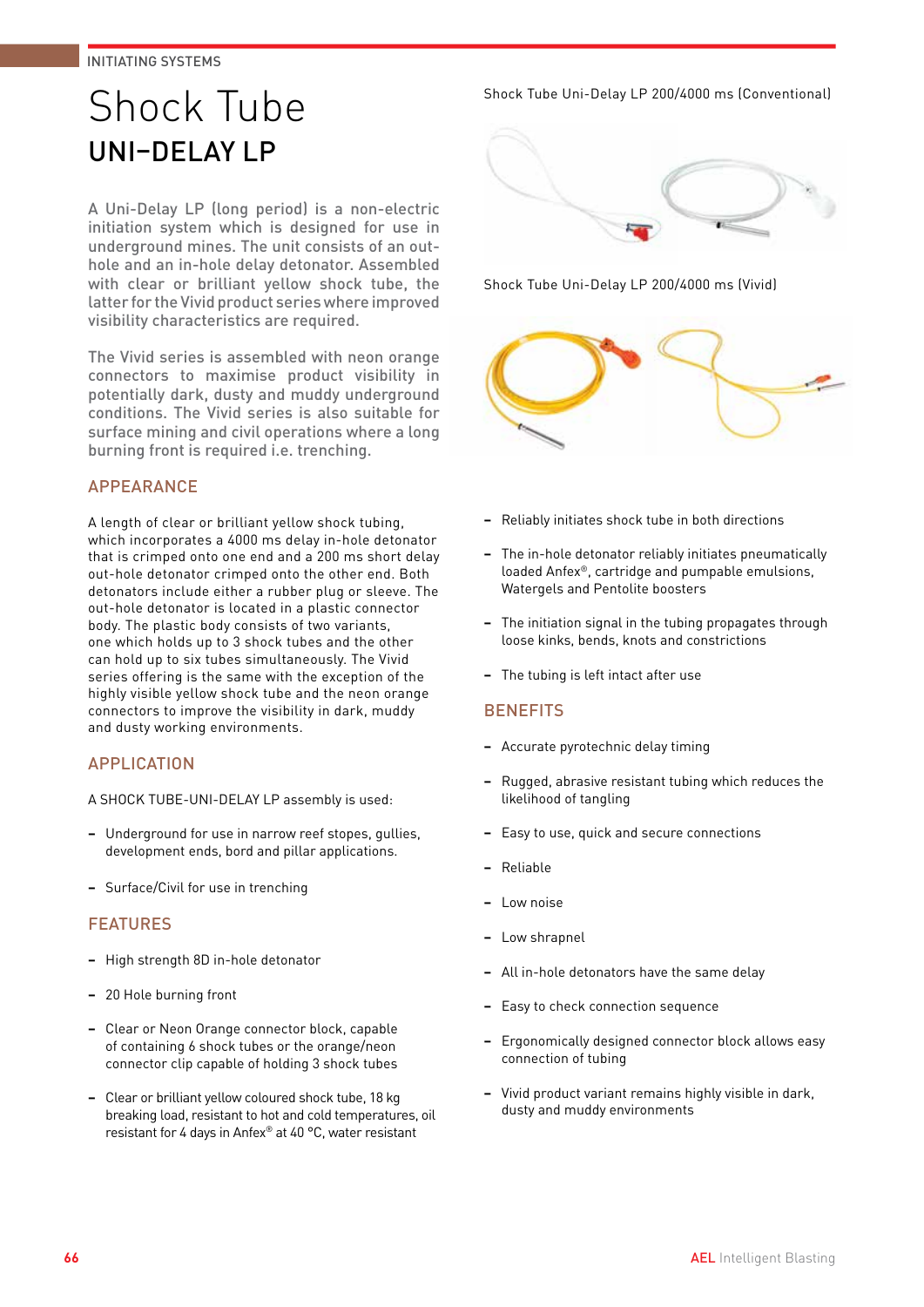### SAFETY BENEFITS

Shock tube cannot be initiated by:

- **−** Radio transmissions
- **−** Radiations
- **−** Stray currents
- **−** Static discharge (when tubing is intact)
- **−** Burning/heat
- **−** Impact with a hammer or similar implement on the shock tube
- **−** Friction
- **−** Vivid variant ensures improved visibility in the harsh underground environments

#### INITIATION

SHOCK TUBE-UNI-DELAY LP assemblies can be initiated by any of the following products:

- **−** Electric detonators
- **−** Electronic detonators
- **−** SHOCK TUBE-UNI-DELAY LP assemblies
- **−** SHOCK TUBE-TRUNKLINE delay assemblies

#### SPECIAL PRECAUTIONS

- **−** Handle with care; damage to clip, block or tubing could lead to misfires
- **−** Never carry SHOCK TUBE-UNI-DELAY LP assemblies by holding onto the detonator
- **−** Always keep detonators pointing away from you
- **−** Severe impact on the detonator can result in an explosion
- **−** Never pull, stretch or kink the shock tube
- **−** Never connect the blast until all the charging operations have been completed
- **−** Ensure that the detonator is in intimate contact with the explosive column for reliable initiation
- **−** When coupling out-hole connectors to subsequent assemblies, ensure the receptor shock tube is correctly inserted into the donor assembly connector
- **−** Avoid coupling the donor out-hole assembly onto the following unit within 150 mm of the receptors outhole assembly, ideally at 500 mm distance
- **−** Avoid placing two or more out-hole connectors directly alongside one another, ideally a hands breadth apart

### **STORAGE**

- **−** The shelf life of the product is 36 months from the date of manufacture
- **−** Store in moderate temperatures and dry conditions in a well-ventilated magazine
- **−** Abide by the legal storage requirements for the region
- **−** Temperatures above 90 °C may result in spontaneous explosion
- **−** Always rotate stock (first in, first out)

| <b>PRODUCT SERIES</b>                |                                 |                |  |  |
|--------------------------------------|---------------------------------|----------------|--|--|
|                                      | <b>OUT-HOLE</b>                 | <b>IN-HOLE</b> |  |  |
| <b>Nominal Delay</b><br>Periods (ms) | 200                             | 4000           |  |  |
| <b>Colour Code</b>                   | Clear (6) or<br>Neon Orange [6] | N/A            |  |  |
|                                      | Orange (3)                      | N/A            |  |  |

| <b>PACKAGING (22 kg GROSS)</b> |                                 |          |  |  |  |
|--------------------------------|---------------------------------|----------|--|--|--|
| LENGTH (m)                     | <b>UNITS PER</b><br><b>CASE</b> | NEQ (kg) |  |  |  |
| 2.0, 2.5 & 3.0                 | 300                             | 0.45     |  |  |  |
| 3.5 & 4.0                      | 250                             | 0.38     |  |  |  |
| 4.5 & 5.0                      | 200                             | 0.30     |  |  |  |
| 6.0                            | 180                             | 0.23     |  |  |  |
| 7.0                            | 150                             | 0.23     |  |  |  |

#### **Transport (UN Classification)**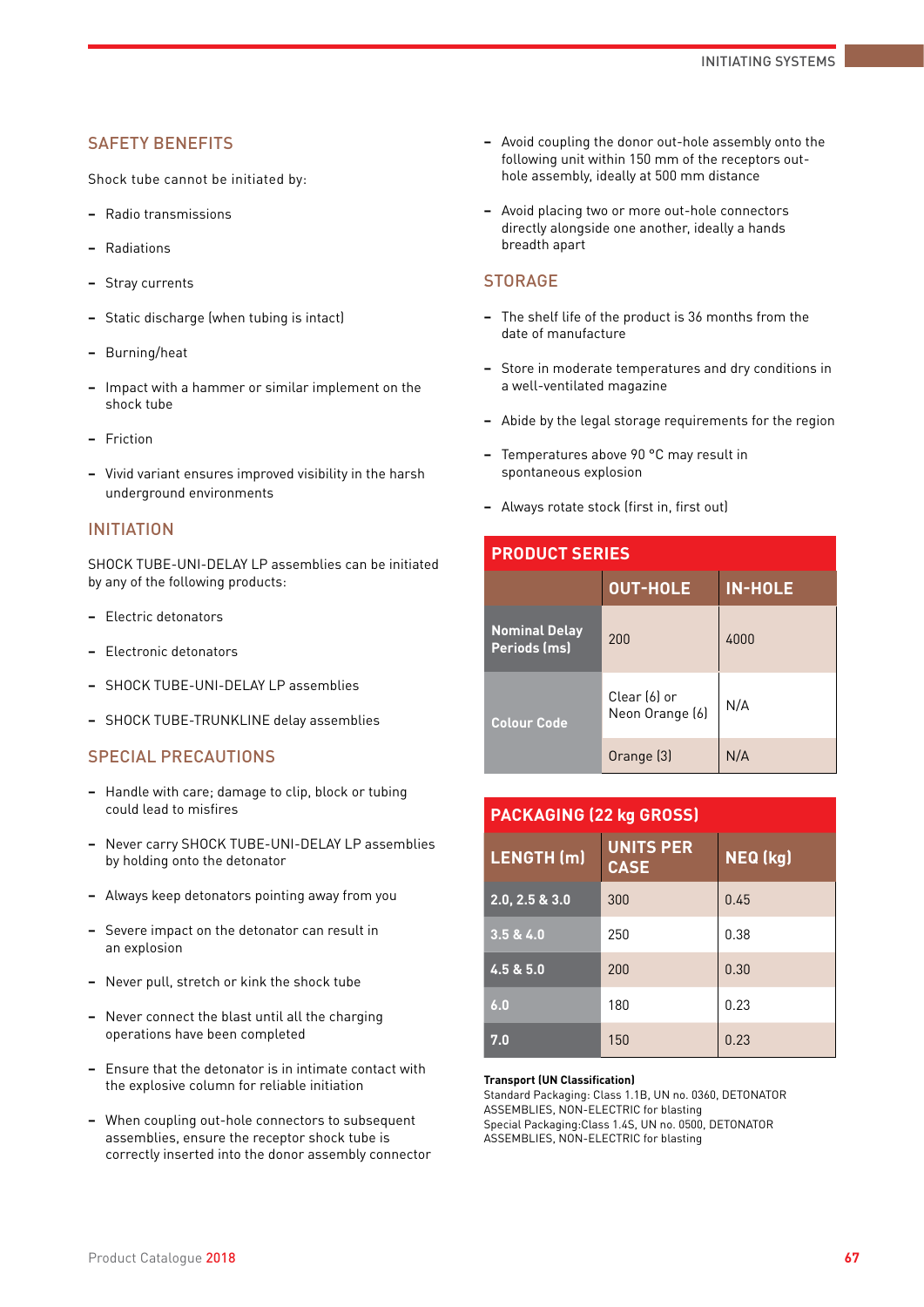# Shock Tube SPLITTER

A Splitter is a non-electric initiation system which is designed for splitting the blast timing in multiple directions in underground mines. The unit consists of two out-hole delay detonators in the desired colour coded connector body.

## APPEARANCE

A length of shock tubing, which incorporates out-hole delay detonators crimped onto each end. Both detonators include either a rubber plug or sleeve. Both detonators are located in plastic connector bodies. The plastic connectors are colour-coded according to the delay of the out-hole detonators.

## APPLICATION

**−** SHOCK TUBE-SPLITTER assemblies have been developed to work in conjunction with SHOCK TUBE-UNI-DELAY LP assemblies to initiate tunnel rounds, in underground mining only

### FEATURES

- **−** Green coloured shock tube, 18 kg minimum breaking load, resistant to hot and cold temperatures, oil resistant for 4 days in Anfex® at 40 °C, water resistant
- **−** The initiation signal in the tubing propagates through loose kinks, bends, knots and constrictions
- **−** Connector block, capable of containing 6 tubes
- **−** Reliably initiates shock tube in both directions
- **−** The tubing is left intact after use
- **−** Uni-delay timing system: 100ms or 200ms
- **−** Connector blocks are colour coded to indicate delay period

### **BENEFITS**

- **−** Accurate pyrotechnic delay timing
- **−** Rugged, abrasion resistant tubing which reduces the likelihood of tangling



- **−** Ergonomically designed connector block allows easy, quick and secure connection of tubing
- − Highly visible components
- **−** Reliable
- **−** Low noise
- **−** Low shrapnel
- **−** The unit will initiate up to twelve (2x6) Uni-Delay and/ or TRUNKLINE assemblies

## SAFETY BENEFITS

Shock tube cannot be initiated by:

- **−** Radio transmissions
- **−** Radiations
- **−** Stray currents
- **−** Static discharge (when tubing is intact)
- **−** Burning/heat
- **−** Impact with a hammer or similar implement on the shock tube
- **−** Friction

### INITIATION

SHOCK TUBE SPLITTER assemblies can be initiated by any of the following products:

- **−** Electric detonators
- **−** Electronic detonators
- **−** SHOCK TUBE-UNI-DELAY LP assemblies
- **−** SHOCK TUBE-TRUNKLINE assemblies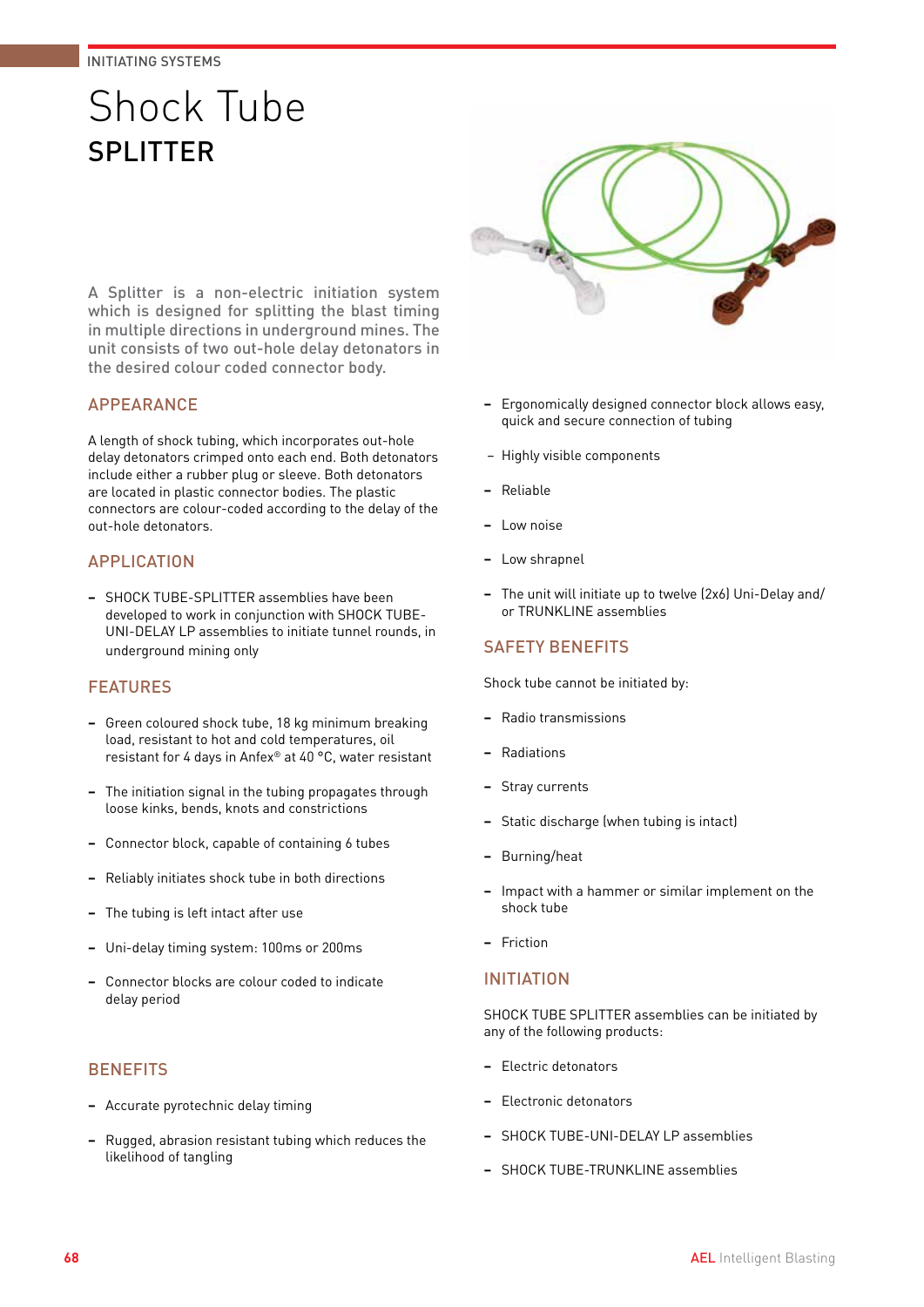## SPECIAL PRECAUTIONS

- **−** Handle with care; damage to clip, block or tubing could lead to misfires
- **−** Never carry SHOCK TUBE SPLITTER assemblies by holding onto the detonator/connector block
- **−** Always keep detonators pointing away from you
- **−** Severe impact on the detonator can result in an explosion
- **−** Never pull, stretch or kink the shock tube
- **−** Never connect the blast until all the charging operations have been completed
- **−** When coupling out-hole connectors to subsequent assemblies, ensure the receptor shock tube is correctly inserted into the donor assembly connector
- **−** Avoid coupling the donor out-hole assembly onto the following unit within 150mm of the receptors out-hole assembly, ideally at 500mm distance
- **−** Avoid placing two or more out-hole connectors directly alongside one another, ideally a hands breadth apart

#### **STORAGE**

- **−** The shelf life of the product is 36 months from the date of manufacture
- **−** Store in moderate temperatures and dry conditions in a well-ventilated magazine
- **−** Abide by the legal storage requirements for the region
- **−** Temperatures above 90 °C may result in spontaneous explosion
- **−** Always rotate stock (first in, first out)

## **PRODUCT SERIES**

#### **SHOCK TUBE SPLITTER PRODUCT**

| <b>Nominal Delay</b><br>Periods (ms) | 100/100      | 200/200 | 100/200         |
|--------------------------------------|--------------|---------|-----------------|
| <b>Colour Code</b>                   | <b>Brown</b> | White   | Brown/<br>White |

| <b>PACKAGING (22 kg GROSS)</b> |                                 |          |  |  |  |
|--------------------------------|---------------------------------|----------|--|--|--|
| LENGTH (m)                     | <b>UNITS PER</b><br><b>CASE</b> | NEQ (kg) |  |  |  |
| 1.0                            | 200                             | 0.1      |  |  |  |
| 1.5                            | 200                             | 0.1      |  |  |  |
| 2.0                            | 200                             | 0.1      |  |  |  |

\* Combo packs containing 100 assemblies of 100 ms and 100 assemblies of 200 ms are available on request

#### **Transport (UN Classification)**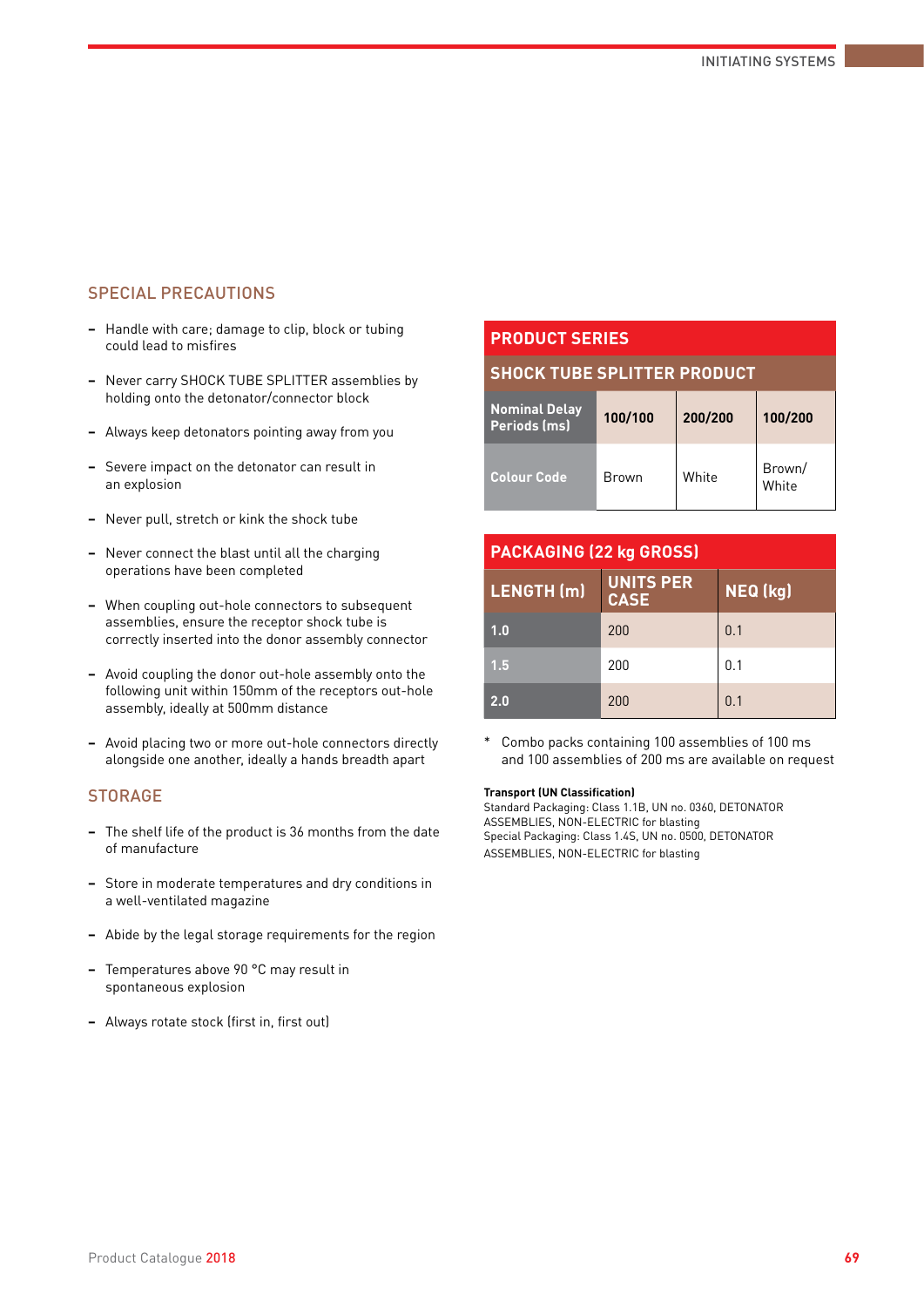# Shock Tube MUITI SPD

A Multi SPD (short period delay) is a nonelectric initiation system which is designed for use in underground and surface mines. The unit contains an in-hole delay detonator.

## APPEARANCE

A length of yellow shock tubing, which includes a short period delay in-hole detonator. The detonator includes either a rubber plug or sleeve that is crimped on one end. The detonator delay period is printed along the length of the detonator shell. The free end of the shock tube is sealed and incorporates a colour-coded connector clip, which indicates the delay period.

## APPLICATION

A SHOCK TUBE-MULTI SPD assembly is used:

- **−** Underground for use in tunnelling, stoping, ring blasting applications
- **−** Surface/Civil for use in trenching, quarries, opencast/ open pit mines and civil engineering projects

## FEATURES

- **−** Three primary short period delays
- **−** Additional delays and lengths are available on request
- **−** Colour coded connector clip indicating delay time
- **−** Connector clip is used for coupling to detonating cord
- **−** High strength detonator with the delay time printed on shell
- **−** Yellow coloured shock tube, 18 kg minimum breaking load, resistant to hot and cold temperatures, oil resistant for 4 days in Anfex® at 40 °C, water resistant
- **−** Reliably initiates Pentolite boosters, Cartridge explosives and Cap-sensitive high explosives
- **−** The initiation signal in the tubing propagates through loose kinks, bends, knots and constrictions
- **−** The tubing is left intact after use



## **BENEFITS**

- **−** Accurate pyrotechnic delay timing
- **−** Rugged, abrasive resistant tubing which reduces the likelihood of tangling
- **−** Easy to tie-up
- **−** Easy to check connection sequence
- **−** Easy to check blast for correct timing sequence due to highly visible connector clip colour coding
- **−** Eight strength detonator
- **−** Reliable initiation

### SAFETY BENEFITS

- **−** Radio transmissions
- **−** Radiations
- **−** Stray currents
- **−** Static discharge (when tubing is intact)
- **−** Burning/heat
- **−** Impact with a hammer or similar implement on the shock tube
- **−** Friction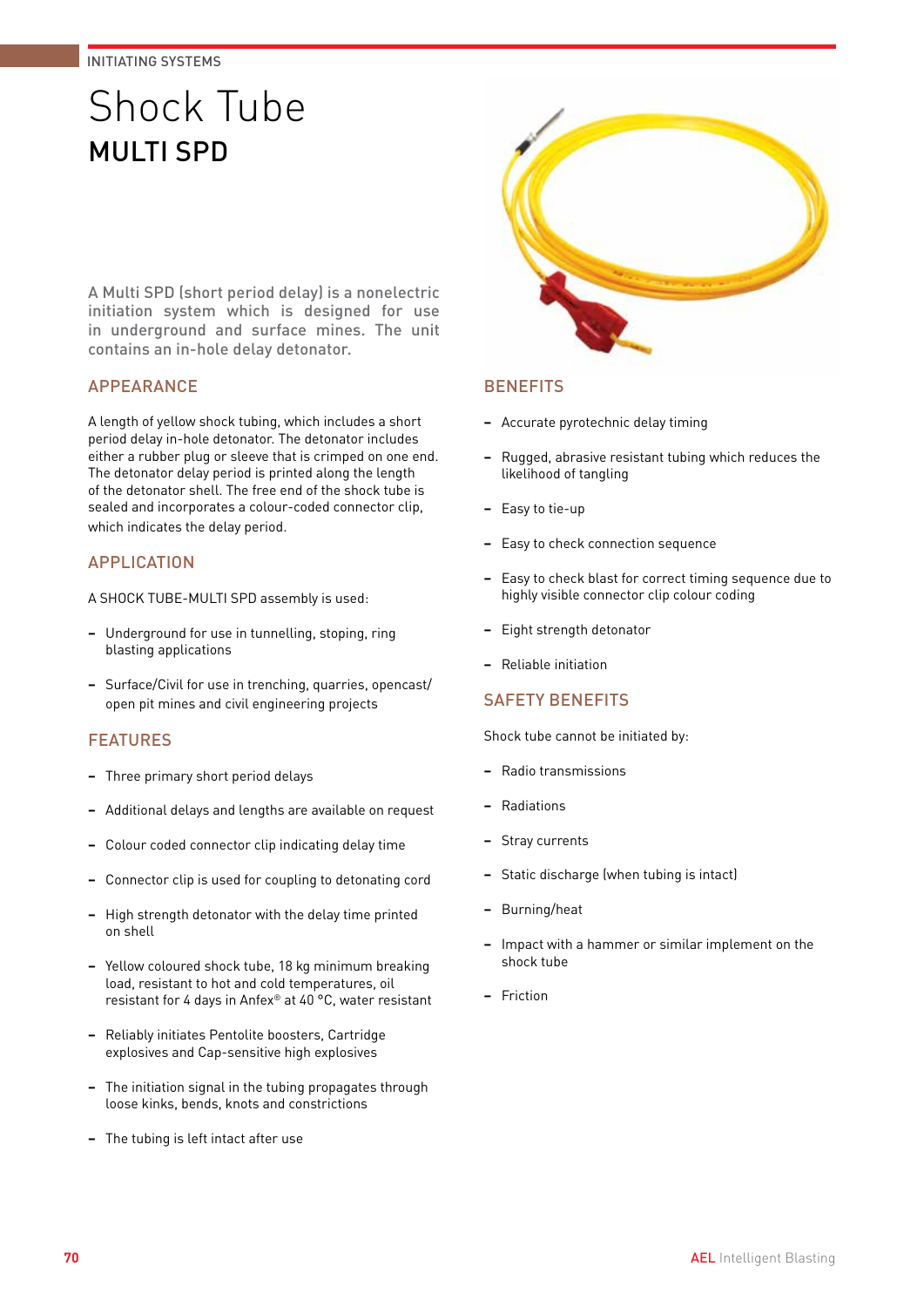SHOCK TUBE-MULTI SPD assemblies can be initiated by any of the following products:

- **−** Electric detonators
- **−** Electronic detonators
- **−** Detonating cords (minimum 5 g PETN/m)
- **−** SHOCK TUBE-CLUSTER assemblies
- **−** SHOCK TUBE-TRUNKLINE assemblies

## SPECIAL PRECAUTIONS

- **−** Handle with care; damage to clip, block or tubing could lead to misfires
- **−** Never carry SHOCK TUBE-MULTI SPD assemblies by holding onto the detonator
- **−** Always keep detonators pointing away from you
- **−** Severe impact on the detonator can result in an explosion
- **−** Never pull, stretch or kink the shock tube
- **−** Never connect the blast until all the charging operations have been completed
- **−** Ensure that the detonator is in intimate contact with the explosive column for reliable initiation

#### **STORAGE**

- **−** The shelf life of the product is 36 months from the date of manufacture
- **−** Store in moderate temperatures and dry conditions in a well-ventilated magazine
- **−** Abide by the legal storage requirements for the region
- **−** Temperatures above 90 °C may result in spontaneous explosion
- **−** Always rotate stock (first in, first out)

## **PRODUCT SERIES**

#### **SHOCK TUBE MULTI SPD PRODUCT**

| Nominal Delay<br>Periods (m/s) | 350           | 450    | 500        |
|--------------------------------|---------------|--------|------------|
| <b>Colour Code</b>             | Fern<br>Green | Silver | Light Pink |

| <b>PACKAGING (22 kg GROSS)</b> |                                 |          |  |  |  |
|--------------------------------|---------------------------------|----------|--|--|--|
| LENGTH (m)                     | <b>UNITS PER</b><br><b>CASE</b> | NEQ (kg) |  |  |  |
| 3                              | 250                             | 0.25     |  |  |  |
| 4.5 & 5                        | 200                             | 0.20     |  |  |  |
| 6 & 7                          | 180                             | 0.18     |  |  |  |
| 8                              | 150                             | 0.15     |  |  |  |
| 9                              | 130                             | 0.13     |  |  |  |
| 10 & 12                        | 100                             | 0.10     |  |  |  |
| 15 & 18                        | 90                              | 0.09     |  |  |  |
| 20 & 25                        | 60                              | 0.06     |  |  |  |
| 30                             | 50                              | 0.05     |  |  |  |
| 30, 40 & 45                    | 25                              | 0.025    |  |  |  |

#### **Transport (UN Classification)**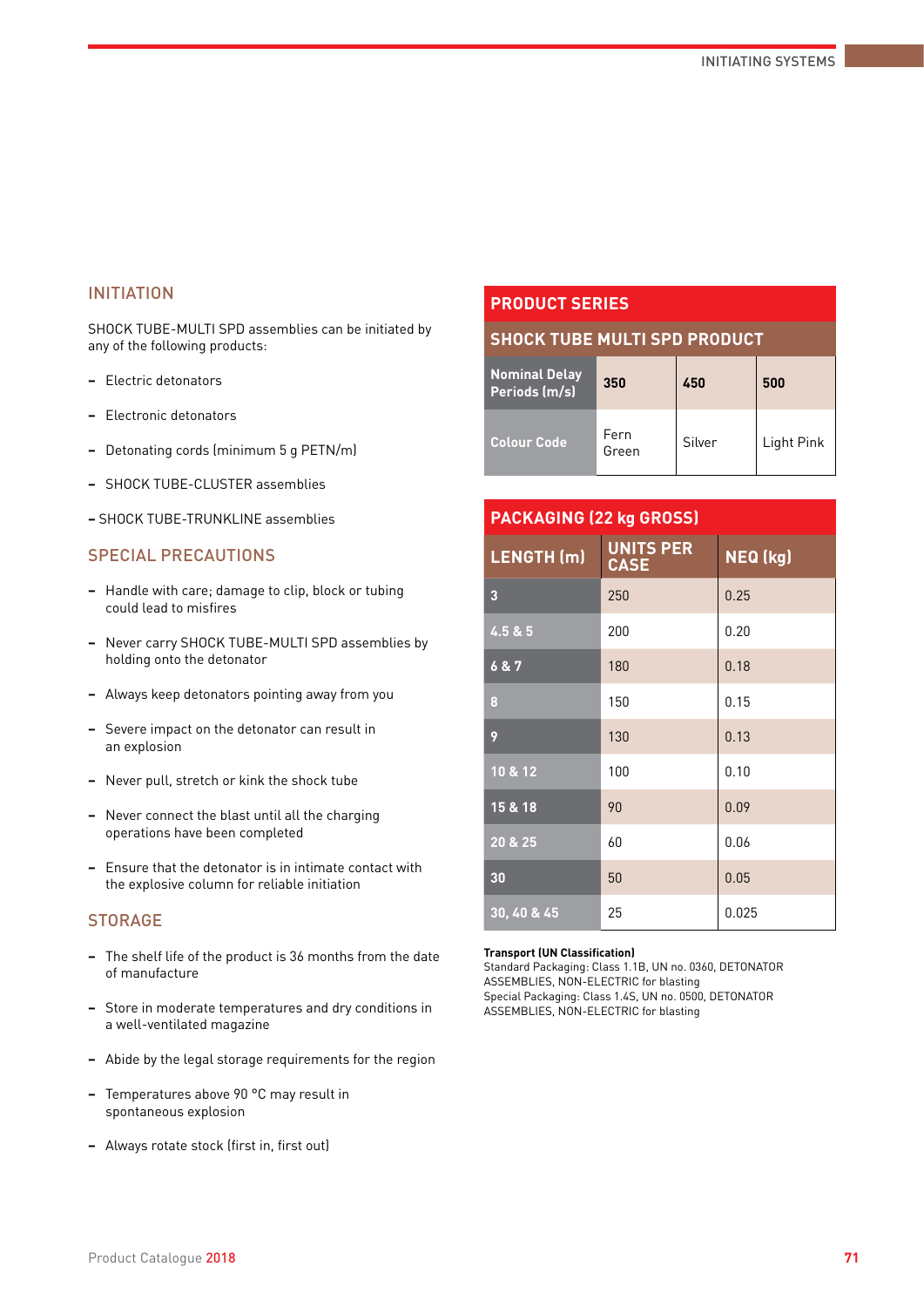# Shock Tube MULTI LPD

A Multi LPD (long period delay) is a nonelectric initiation system which is designed for use in underground and surface mines. The unit contains an in-hole long period delay detonator.

## APPEARANCE

A length of green shock tubing, which includes a long period delay in-hole detonator. The detonator includes either a rubber plug or a rubber sleeve that is crimped on one end. The detonator delay period is printed along the length of the detonator shell. The free end of the shock tube is sealed and incorporates a colour coded connector clip, which indicates the delay period.

## APPLICATION

A SHOCK TUBE-MULTI SPD assembly is used:

**−** Underground for use in development ends and tunnelling

## FEATURES

- **−** High strength detonator with the delay time printed on the shell
- **−** 22 Different delay periods
- **−** Colour coded connector clip indicating delay time
- **−** Connector clip is used for coupling to detonating cord
- **−** Green coloured shock tube, 18 kg minimum breaking load, resistant to hot and cold temperatures, oil resistant for 4 days in Anfex® at 40 °C, water resistant
- **−** Reliably initiates Pentolite boosters, Cartridge explosives and Cap-sensitive high explosives
- **−** The initiation signal in the tubing propagates through loose kinks, bends, knots and constrictions
- **−** The tubing is left intact after use

### **BENEFITS**

- **−** Accurate pyrotechnic delay timing
- **−** Rugged, abrasive resistant tubing which reduces the likelihood of tangling



- **−** Easy to tie-up
- **−** Easy to check connection sequence
- **−** Easy to check blast for correct timing sequence due to highly visible connector clip colour coding
- **−** Eight strength detonator
- **−** Reliable initiation

## SAFETY BENEFITS

Shock tube cannot be initiated by:

- **−** Radio transmissions
- **−** Radiations
- **−** Stray currents
- **−** Static discharge (when tubing is intact)
- **−** Burning/heat
- **−** Impact with a hammer or similar implement on the shock tube
- **−** Friction

### INITIATION

SHOCK TUBE MULTI LPD assemblies can be initiated by any of the following products:

- **−** Electric detonators
- **−** Electronic detonators
- **−** Detonating cords (minimum 5 g PETN/m)
- **−** SHOCK TUBE-TRUNKLINE delay assemblies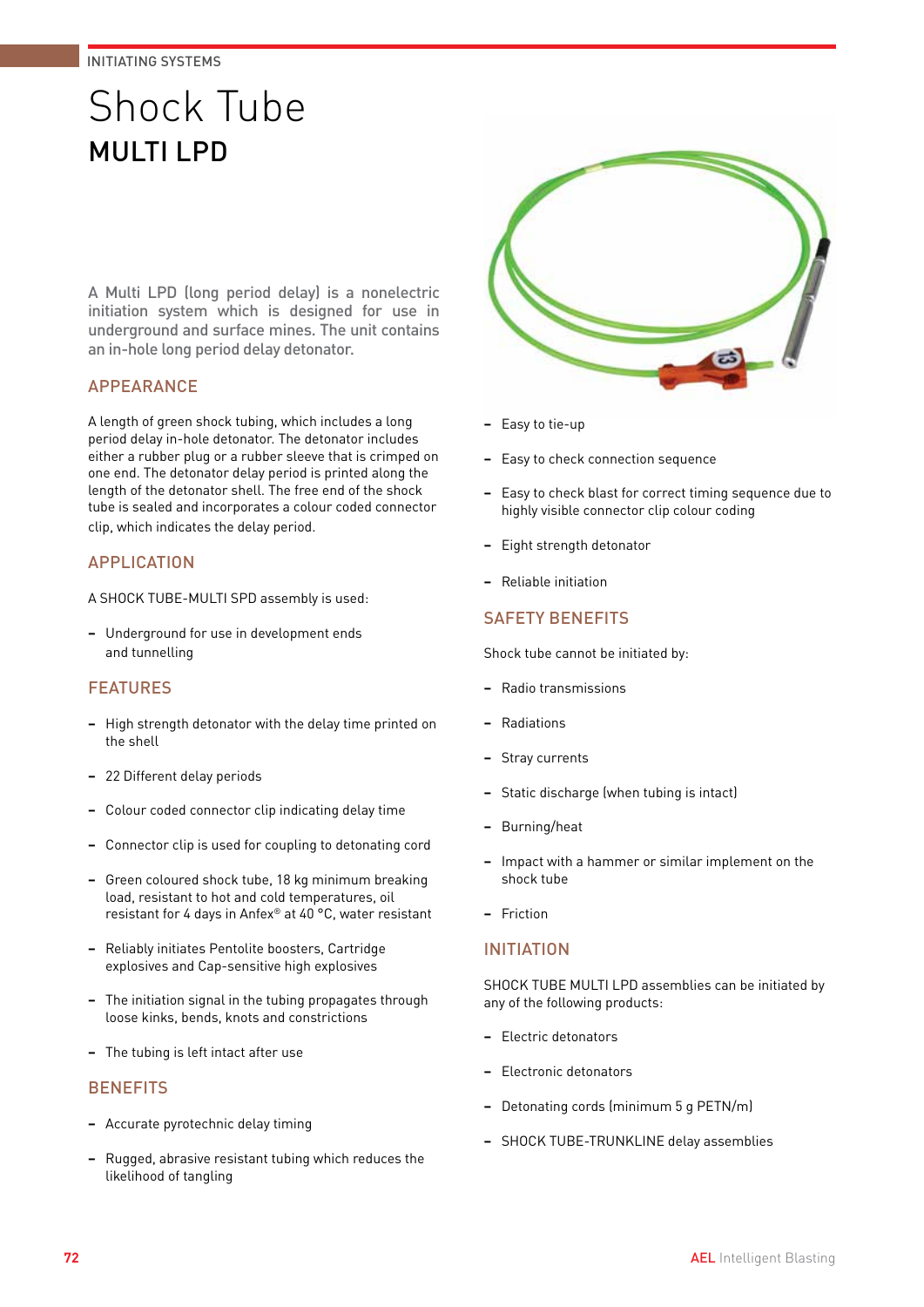### SPECIAL PRECAUTIONS

- **−** Handle with care; damage to clip or tubing could lead to misfires
- **−** Never carry SHOCK TUBE-MULTI LPD assemblies by holding onto the detonator
- **−** Always keep detonators pointing away from you
- **−** Severe impact on the detonator can result in an explosion
- **−** Never pull, stretch or kink the shock tube
- **−** Never connect the blast until all the charging operations have been completed
- **−** Ensure that the detonator is in intimate contact with the explosive column for reliable initiation

#### **STORAGE**

- **−** The shelf life of the product is 36 months from the date of manufacture
- **−** Store in moderate temperatures and dry conditions in a well-ventilated magazine
- **−** Abide by the legal storage requirements for the region
- **−** Temperatures above 90 °C may result in spontaneous explosion
- **−** Always rotate stock (first in, first out)

| <b>PACKAGING (22 kg GROSS)</b> |                                 |          |  |  |
|--------------------------------|---------------------------------|----------|--|--|
| LENGTH (m)                     | <b>UNITS PER</b><br><b>CASE</b> | NEQ (kg) |  |  |
| 2, 2.5 & 3                     | 250                             | 0.25     |  |  |
| 3.5, 4, 4.5, 5 & 5.5           | 200                             | 0.20     |  |  |
| 6                              | 175                             | 0.18     |  |  |
| 8                              | 150                             | 0.15     |  |  |
| 12                             | 100                             | 0.10     |  |  |
| 20 & 25                        | 60                              | 0.06     |  |  |
| 45                             | 25                              | 0.025    |  |  |

| <b>UN CLASSIFICATION</b>            |                |                         |                |                        |                 |                      |                     |                       |
|-------------------------------------|----------------|-------------------------|----------------|------------------------|-----------------|----------------------|---------------------|-----------------------|
| <b>SHOCK TUBE MULTI LPD PRODUCT</b> |                |                         |                |                        |                 |                      |                     |                       |
| <b>DELAY PERIOD</b>                 | $\overline{0}$ | $\overline{\mathbf{1}}$ | $\overline{2}$ | $\overline{3}$         | 4               | 5                    | $\boldsymbol{6}$    | 7                     |
| <b>Nominal Delay (ms)</b>           | 0              | 100                     | 200            | 300                    | 400             | 500                  | 600                 | 700                   |
| <b>Colour Code</b>                  | Turquoise      | <b>Brown</b>            | Clear          | Curry                  | Pearl<br>Violet | Light<br><b>Pink</b> | Dark<br><b>Blue</b> | Powder<br><b>Blue</b> |
| <b>Delay Period</b>                 | 8              | 9                       | 10             | 11                     | 12              | 13                   | 14                  | 15                    |
| <b>Nominal Delay (ms)</b>           | 800            | 1000                    | 1250           | 1500                   | 1750            | 2000                 | 2500                | 300                   |
| <b>Colour Code</b>                  | Lime<br>Green  | Light<br><b>Brown</b>   | Light<br>Grey  | <b>Burnt</b><br>Orange | Sapphire        | Agate                | Rose<br>Quartz      | Emerald               |
| <b>Delay Period</b>                 | 16             | 17                      | 18             | 19                     | 20              | 21                   | 22                  |                       |
| <b>Nominal Delay (ms)</b>           | 3500           | 4000                    | 5000           | 6000                   | 7000            | 8000                 | 9000                |                       |
| <b>Colour Code</b>                  | Coral          | Aqua<br>Marine          | Amethyst       | <b>Stone</b>           | Tanzanite       | Ruby                 | Jade                |                       |

#### **Transport (UN Classification)**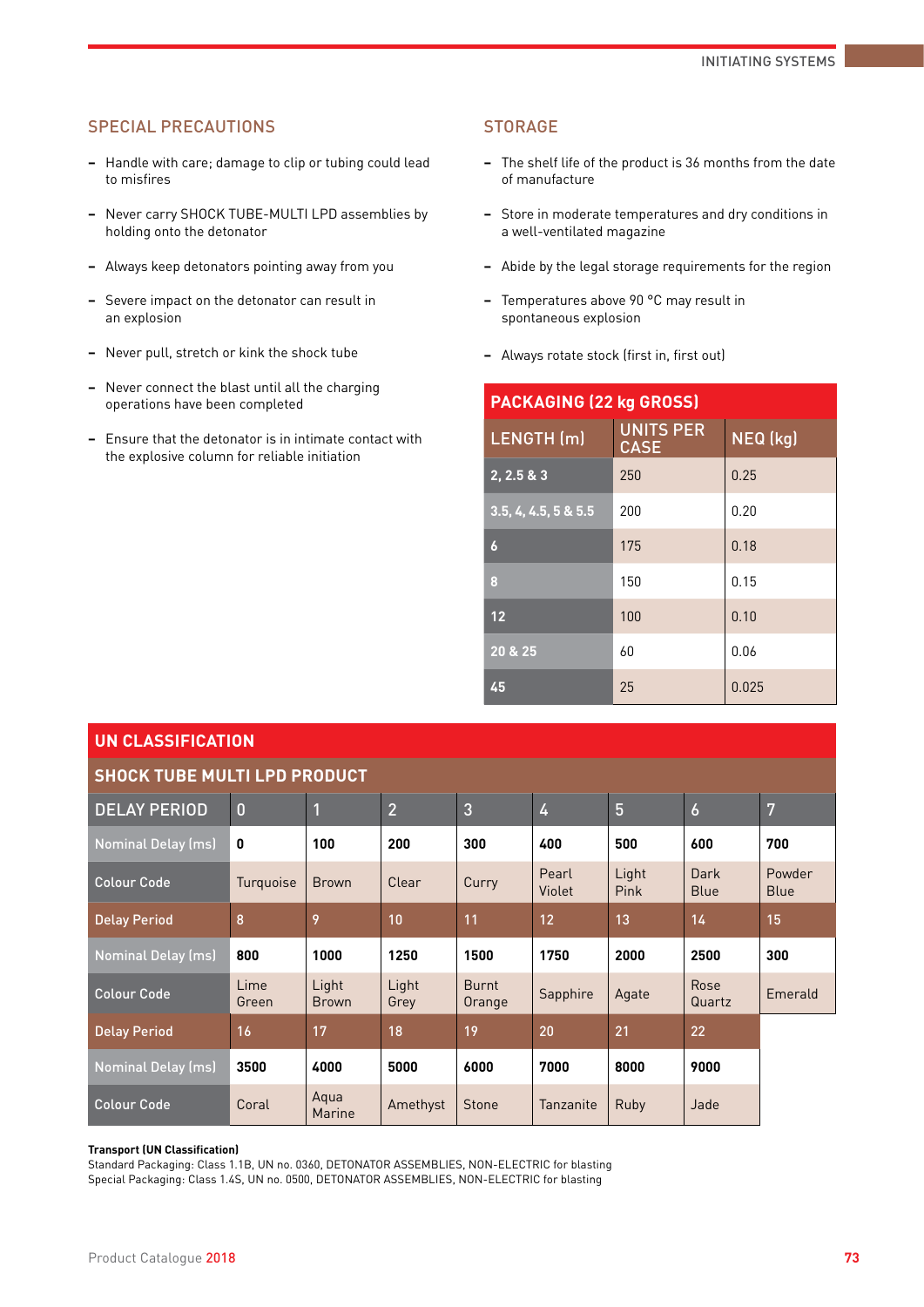# Shock Tube UNI-DELAY SP

A Uni-Delay SP (short period) variant is a nonelectric initiation system which is designed for use in underground and surface mines. The unit consists of an in-hole and an out-hole delay, each with a selection of delay time combinations.

## APPEARANCE

A length of shock tubing, which incorporates a long period delay in-hole detonator crimped onto one end and a short period delay out-hole detonator crimped onto the other end. Both detonators incorporate either a rubber plug or sleeve. The out-hole detonator is located in a plastic connector body, which is colour-coded according to the delay of the out-hole detonator. The in-hole detonator delay period is printed along the length of the detonator shell.

## APPLICATION

A SHOCK TUBE-MULTI SPD assembly is used:

**−** In stoping, trenching, quarries, opencast/open pit mines, civil engineering projects and trenching

## FEATURES

- **−** Various out-hole and in-hole delays
- **−** Additional delays and length combinations are available on request
- **−** Colour-coded connector block indicates out-hole delay time
- **−** Connector block, capable of containing 6 tubes
- **−** High strength in-hole detonator with the delay time printed on the shell
- **−** The in-hole detonator reliably initiates Anfex®, cartridge and pumpable emulsions, Watergels and Pentolite boosters
- **−** Reliably initiates shock tube in both directions
- **−** Yellow coloured shock tube, 18 kg minimum breaking load, resistant to hot and cold temperatures, oil resistant for 4 days in Anfex® 40 °C, water resistant



- **−** The initiation signal in the tubing propagates through loose kinks, bends, knots and constrictions
- **−** The tubing is left intact after use

### **BENEFITS**

- **−** Accurate pyrotechnic delay timing
- **−** Rugged, abrasive resistant tubing which reduces the likelihood of tangling
- **−** Easy to use, secure connections
- **−** Highly visible components
- **−** Economical, reduced inventory
- **−** Eliminates detonating cord and relays
- **−** Reliable
- **−** Reduced noise levels compared to detonating cord

## SAFETY BENEFITS

- **−** Radio transmissions
- **−** Radiations
- **−** Stray currents
- **−** Static discharge (when tubing is intact)
- **−** Burning/heat
- **−** Impact with a hammer or similar implement on the shock tube
- **−** Friction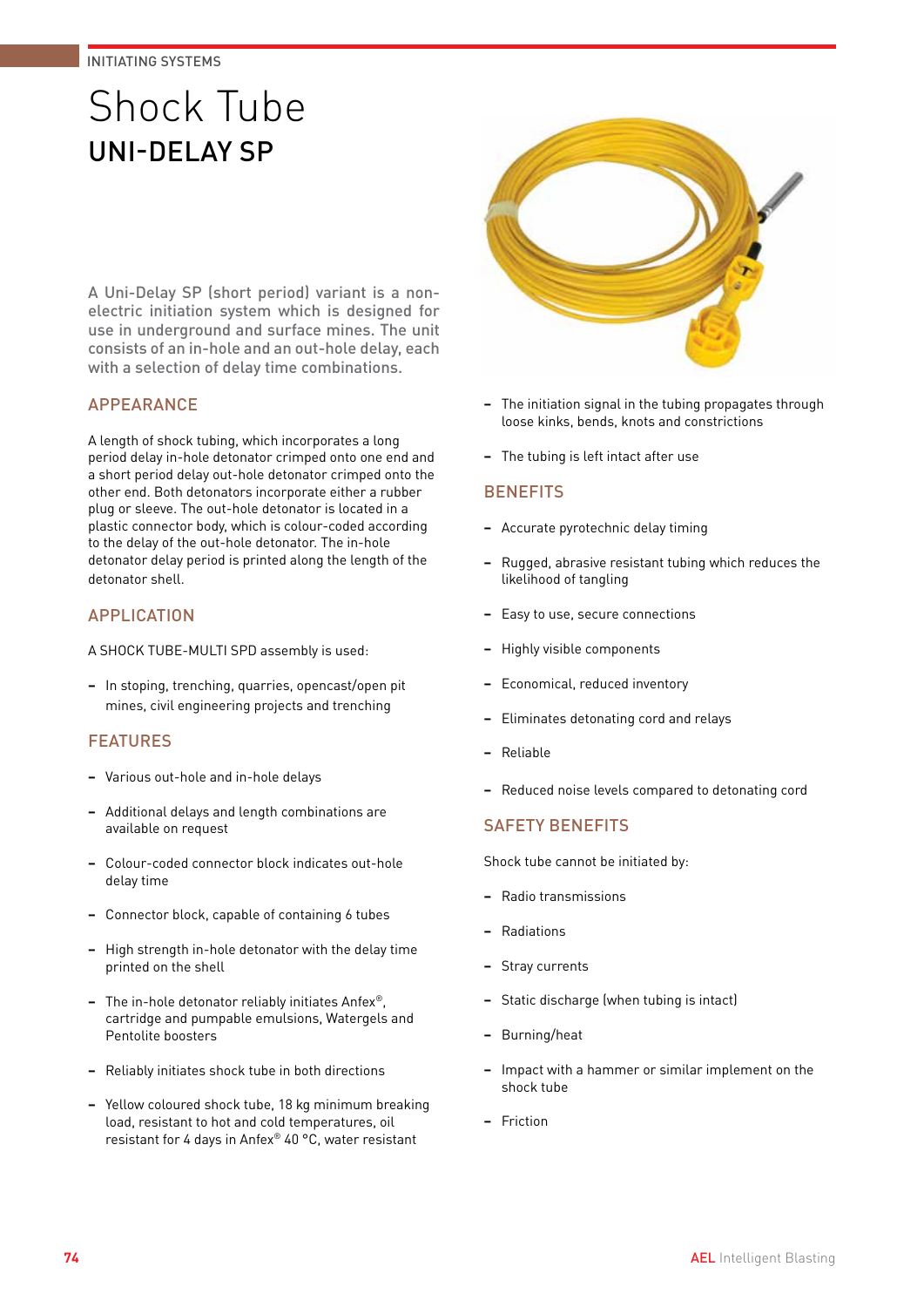SHOCK TUBE UNI-DELAY SP assemblies can be initiated by any of the following products:

- **−** Electric detonators
- **−** Electronic detonators
- **−** SHOCK TUBE-UNI-DELAY SP assemblies
- **−** SHOCK TUBE-TRUNKLINE assemblies
- **−** SHOCK TUBE-CLUSTER assemblies

#### SPECIAL PRECAUTIONS

- **−** Handle with care; damage to clip or tubing could lead to misfires
- **−** Never carry SHOCK TUBE-UNI-DELAY SP assemblies by holding onto the detonator
- **−** Always keep detonators pointing away from you
- **−** Severe impact on the detonator can result in an explosion
- **−** Never pull, stretch or kink the shock tube
- **−** Never connect the blast until all the charging operations have been completed
- **−** Ensure that the detonator is in intimate contact with the explosive column for reliable initiation
- **−** When coupling out-hole connectors to subsequent assemblies, ensure the receptor shock tube is correctly inserted into the donor assembly connector
- **−** Avoid coupling the donor out-hole assembly onto the following unit within 150 mm of the receptors out-hole assembly, ideally at 500 mm distance
- **−** Avoid placing two or more out-hole connectors directly alongside one another, ideally at a hands breadth apart

## **STORAGE**

- **−** The shelf life of the product is 36 months from the date of manufacture
- **−** Store in moderate temperatures and dry conditions in a well-ventilated magazine
- **−** Abide by the legal storage requirements for the region
- **−** Temperatures above 90 °C may result in spontaneous explosion
- **−** Always rotate stock (first in, first out)

| <b>PACKAGING (22 kg GROSS)</b> |                                 |          |  |  |
|--------------------------------|---------------------------------|----------|--|--|
| LENGTH (m)                     | <b>UNITS PER</b><br><b>CASE</b> | NEQ (kg) |  |  |
| 3, 4, 5 & 7                    | 175                             | 0.27     |  |  |
| 9 & 10                         | 100                             | 0.15     |  |  |
| 12, 15 & 18                    | 75                              | 0.14     |  |  |
| 20, 21, 25 & 30                | 50                              | 0.08     |  |  |
| 35 & 40                        | 25                              | 0.04     |  |  |

#### **UN CLASSIFICATION**

|  | <b>SHOCK TUBE UNI-DELAY SP PRODUCT</b> |  |
|--|----------------------------------------|--|
|  |                                        |  |

| ----------------              |                                   |        |        |     |                   |  |  |
|-------------------------------|-----------------------------------|--------|--------|-----|-------------------|--|--|
|                               | <b>IN-HOLE</b><br><b>OUT-HOLE</b> |        |        |     |                   |  |  |
| Nominal Delay<br>Periods (ms) | 17                                | 25     | 42     | 75  | 350 or 450 or 500 |  |  |
| <b>Colour Code</b>            | <b>Blue</b>                       | Orange | Yellow | Red | N/A               |  |  |

#### **Transport (UN Classification)**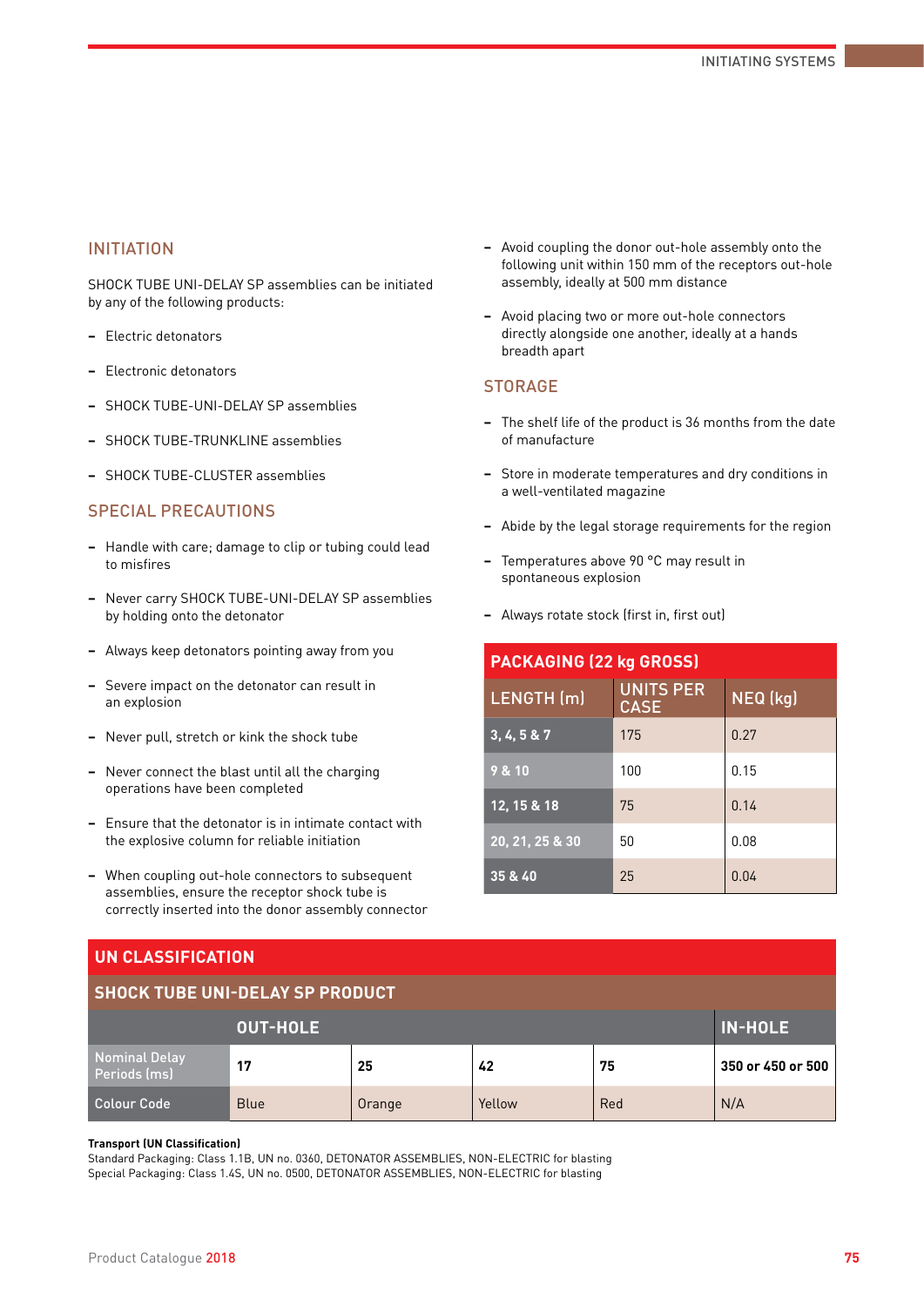# Shock Tube **TRUNKI INF**

A TRUNKLINE is a non-electric initiation system which is designed for use in underground and surface mines. The unit consists of an out-hole detonator. For surface mining applications, the new Rhino connector is used to ensure positive shock tube retention during handling and initiation providing improved reliability of initiation and ease of use.

## APPEARANCE

A length of shock tubing, which includes a short period out-hole delay detonator crimped on one end. The out-hole detonator is located in a plastic connector block, which is colour-coded according to the delay of the detonator. The free end of the shock tube is sealed and incorporates a colour-coded connector clip which matches the nominal delay time and colour as indicated by the connector block.

### APPLICATION

A SHOCK TUBE-MULTI SPD assembly is used:

**−** In in all mining applications to provide additional delay options within or between blasting patterns

## **FEATURES**

- **−** Five primary short period delays
- **−** Additional delays and shock tube lengths available on request
- **−** Matching colour-coded connector clip and block indicating delay time
- **−** Connector block capable of holding 6 tubes
- **−** Green coloured shock tube, 18kg minimum breaking load, resistant to hot and cold temperatures, oil resistant for 4 days in Anfex® at 40 °C, water resistant
- **−** Reliably initiates shock tube in both directions
- **−** The initiation signal in the tubing propagates through loose kinks, bends, knots and constrictions
- **−** The tubing is left intact after use



## **BENEFITS**

- **−** Accurate pyrotechnic delay timing
- **−** Rugged, abrasive resistant tubing which reduces the likelihood of tangling
- **−** Easy to use, secure connections
- **−** Highly visible components
- **−** Economical, reduced inventory
- **−** Eliminates detonating cord and relays
- **−** Reliable
- **−** Reduced noise levels compared to detonating cord

## SAFETY BENEFITS

- **−** Radio transmissions
- **−** Radiations
- **−** Stray currents
- **−** Static discharge (when tubing is intact)
- **−** Burning/heat
- **−** Impact with a hammer or similar implement on the shock tube
- **−** Friction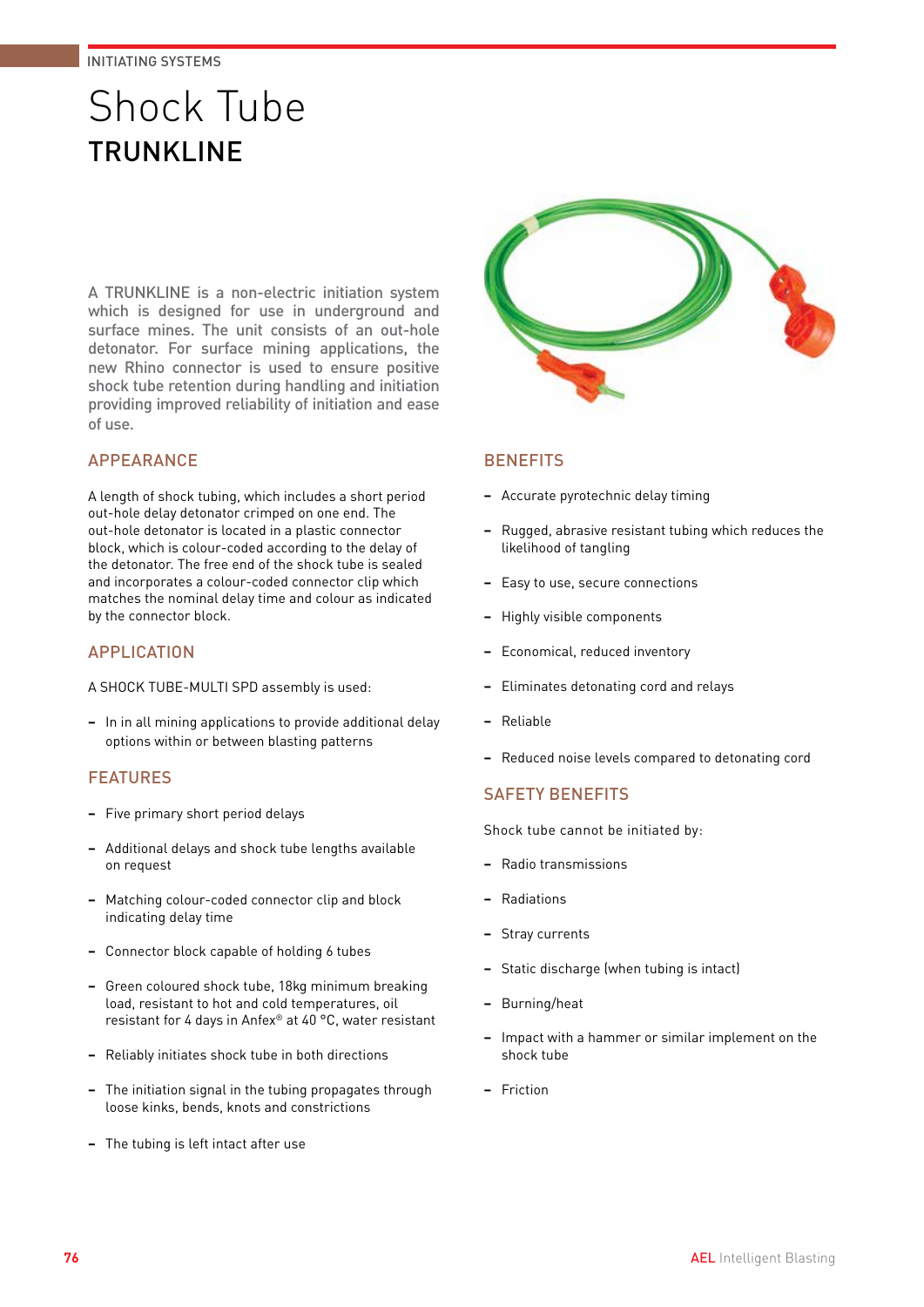SHOCK TUBE TRUNKLINE assemblies can be initiated by any of the following products:

- **−** Electric detonators
- **−** Electronic detonators
- **−** Detonating cords (minimum 5 g PETN/m)
- **−** SHOCK TUBE-UNI-DELAY SP assemblies
- **−** SHOCK TUBE-TRUNKLINE assemblies
- **−** SHOCK TUBE-CLUSTER assemblies

## SPECIAL PRECAUTIONS

- **−** Handle with care; damage to clip or tubing could lead to misfires
- **−** Never carry SHOCK TUBE-TRUNKLINE assemblies by holding onto the detonator
- **−** Always keep detonators pointing away from you
- **−** Severe impact on the detonator can result in an explosion
- **−** Never pull, stretch or kink the shock tube
- **−** Never connect the blast until all the charging operations have been completed
- **−** Ensure that the detonator is in intimate contact with the explosive column for reliable initiation
- **−** When coupling out-hole connectors to subsequent assemblies, ensure the receptor shock tube is correctly inserted into the donor assembly connector
- **−** Avoid coupling the donor out-hole assembly onto the following unit within 150 mm of the receptors outhole assembly, ideally at 500 mm distance
- **−** Avoid placing two or more out-hole connectors directly alongside one another, ideally at a hands breadth apart

#### **STORAGE**

- **−** The shelf life of the product is 36 months from the date of manufacture
- **−** Store in moderate temperatures and dry conditions in a well-ventilated magazine
- **−** Abide by the legal storage requirements for the region
- **−** Temperatures above 90 °C may result in spontaneous explosion
- **−** Always rotate stock (first in, first out)

| <b>PACKAGING (22 kg GROSS)</b> |                                 |          |  |  |
|--------------------------------|---------------------------------|----------|--|--|
| LENGTH (m)                     | <b>UNITS PER</b><br><b>CASE</b> | NEQ (kg) |  |  |
| $\overline{2}$                 | 250                             | 0.15     |  |  |
| 3                              | 220                             | 0.13     |  |  |
| 4, 4.5 & 5                     | 200                             | 0.12     |  |  |
| $\overline{6}$                 | 175                             | 0.11     |  |  |
| 7 & 8                          | 150                             | 0.09     |  |  |
| 9                              | 140                             | 0.08     |  |  |
| 10                             | 120                             | 0.07     |  |  |
| 12                             | 100                             | 0.06     |  |  |
| 15                             | 75                              | 0.05     |  |  |
| 20                             | 60                              | 0.04     |  |  |

| UN CLASSIFICATION                    |           |      |        |        |     |              |
|--------------------------------------|-----------|------|--------|--------|-----|--------------|
| <b>SHOCK TUBE TRUNKLINE PRODUCT</b>  |           |      |        |        |     |              |
| <b>Nominal Delay</b><br>Periods (ms) | $\bf{0}$  | 17   | 25     | 42     | 75  | 100          |
| <b>Colour Code</b>                   | Turquoise | Blue | Orange | Yellow | Red | <b>Brown</b> |

#### **Transport (UN Classification)**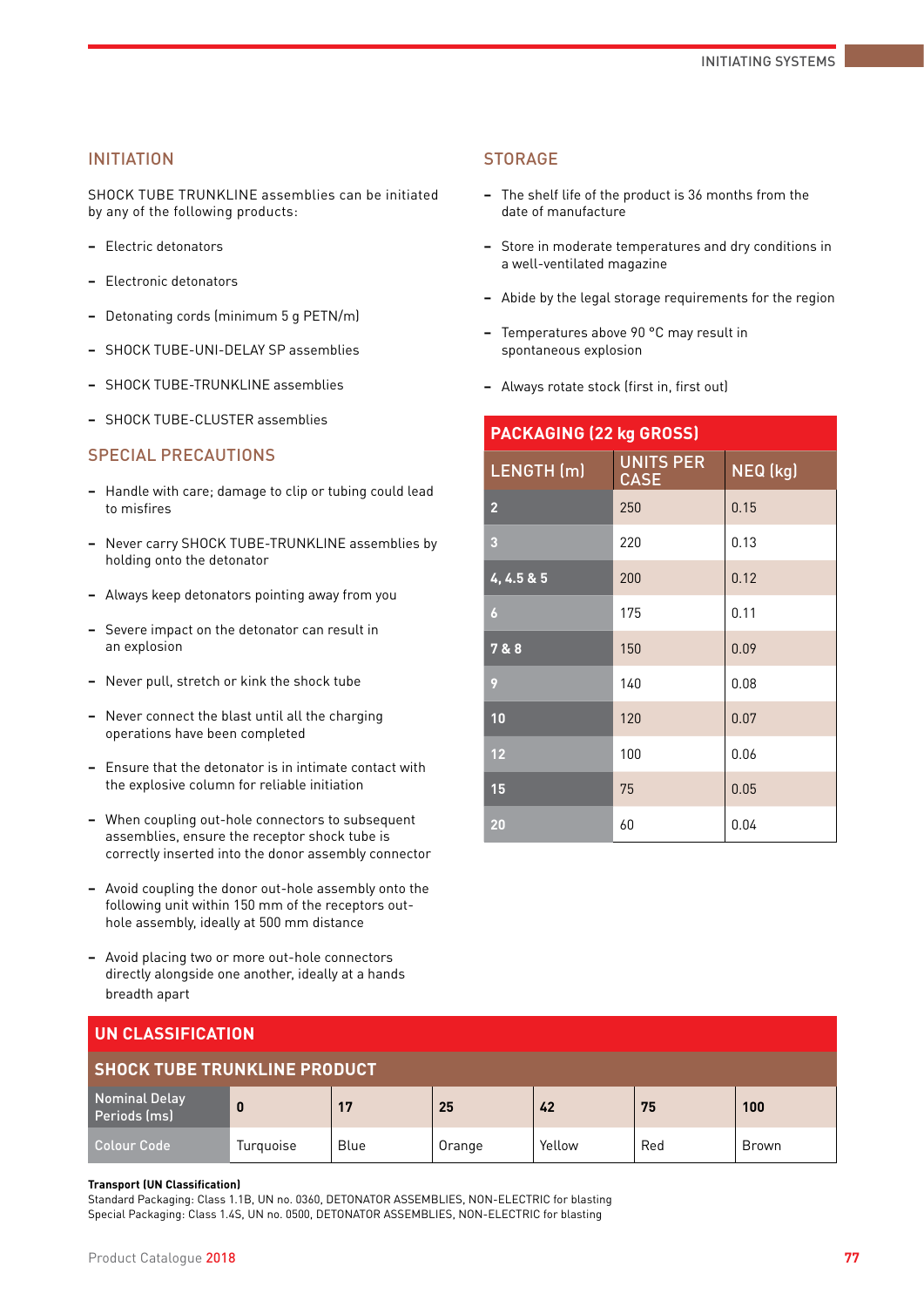# Shock Tube CLUSTER

A Cluster is a non-electric initiation system which is designed for use in a multitude of applications. The unit consists of a trunk line delay detonator housed in a Cluster connector block. Used for initiating shock tube assemblies or detonating cord. Ideal for civil applications, line blasting where simultaneous initiation is advantageous; replaces the detonating relay.

## APPEARANCE

A length of green shock tubing that incorporates a short period delay detonator. One end of the tubing is crimped into a short period delay detonator. The free end of the shock tube is sealed and incorporates a colour coded connector clip which indicates the delay period. The delay period is also printed along the length of the detonator shell. The detonator is fitted into a colour-coded cluster connector block which indicates the detonator delay period.

## **APPLICATION**

A SHOCK TUBE-CLUSTER assembly is used:

**−** Surface delays in trenching, open pit, quarries, surface mines, civil engineering projects and demolition

## **FEATURES**

- **−** A cluster connector block which accepts shock tube or detonating cord, with a positive locking cover
- **−** Additional delays and lengths are available on request
- **−** Three primary delays, other custom delays and length combinations available on request
- **−** Colour coded connector clip and cluster connector block indicate delay time
- **−** Green coloured shock tube, 18 kg minimum breaking load, resistant to hot and cold temperatures, oil resistant for 4 days in Anfex® at 40 °C, water resistant
- **−** Reliably initiates shock tube or detonating cord in both directions
- **−** The initiation signal in the tubing propagates through loose kinks, bends, knots and constrictions



- **−** The tubing is left intact after use
- **−** Can initiate up to 2 strands of detonating cord (5,5 mm Ø) at the same time
- **−** Can initiate up to 6 strands of shock tube (3 mm Ø) at the same time

## **BENEFITS**

- **−** Accurate pyrotechnic delay timing
- **−** Rugged, abrasive resistant tubing which reduces the likelihood of tangling
- **−** Easy to use, secure connections
- **−** Flexible blast design
- **−** Highly visible components
- **−** Reliable
- **−** Positive initiation control
- **−** Initiates detonating cord or shock tube

## SAFETY BENEFITS

- **−** Radio transmissions
- **−** Radiations
- **−** Stray currents
- **−** Static discharge (when tubing is intact)
- **−** Burning/heat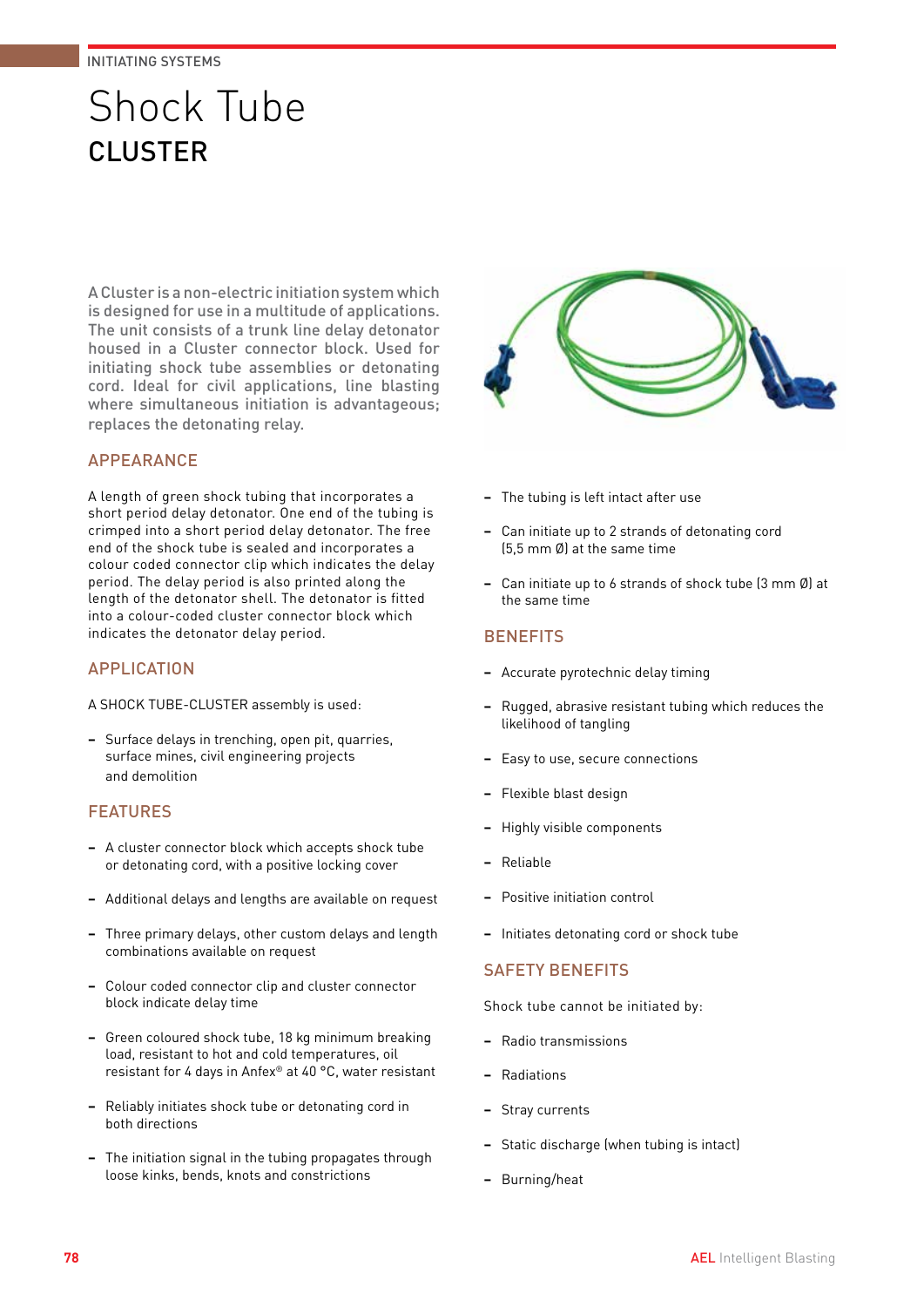- **−** Impact with a hammer or similar implement on the shock tube
- **−** Friction

SHOCK TUBE-CLUSTER assemblies can be initiated by any of the following products:

- **−** Electric detonators
- **−** Electronic detonators
- **−** Detonating cords (minimum 5 g PETN/m)
- **−** SHOCK TUBE-UNI-DELAY SP and LP assemblies

## SPECIAL PRECAUTIONS

- **−** Handle with care; damage to clip or tubing could lead to misfires
- **−** Never carry SHOCK TUBE-CLUSTER assemblies by holding onto the detonator
- **−** Always keep detonators pointing away from you
- **−** Severe impact on the detonator can result in an explosion
- **−** Never pull, stretch or kink the shock tube
- **−** Never connect the blast until all the charging operations have been completed

**− Never connect shock tube and detonating cord in the connector block to be initiated simultaneously**

#### **STORAGE**

- **−** The shelf life of the product is 36 months from the date of manufacture
- **−** Store in moderate temperatures and dry conditions in a well-ventilated magazine
- **−** Abide by the legal storage requirements for the region
- **−** Temperatures above 90 °C may result in spontaneous explosion
- **−** Always rotate stock (first in, first out)

| <b>PACKAGING (22 kg GROSS)</b> |                                             |      |  |
|--------------------------------|---------------------------------------------|------|--|
| <b>LENGTH (M)</b>              | <b>UNITS PER</b><br>NEQ (kg)<br><b>CASE</b> |      |  |
| 3                              | 200                                         | 0.14 |  |
| 4 & 5                          | 175                                         | 0.13 |  |
| 6                              | 150                                         | 0.11 |  |
| 10, 12 & 15                    | 75                                          | 0.06 |  |

| UN CLASSIFICATION                    |           |      |        |        |     |              |
|--------------------------------------|-----------|------|--------|--------|-----|--------------|
| <b>SHOCK TUBE CLUSTER PRODUCT</b>    |           |      |        |        |     |              |
| <b>Nominal Delay</b><br>Periods (ms) | $\bf{0}$  | 17   | 25     | 42     | 75  | 100          |
| <b>Colour Code</b>                   | Turquoise | Blue | Orange | Yellow | Red | <b>Brown</b> |

#### **Transport (UN Classification)**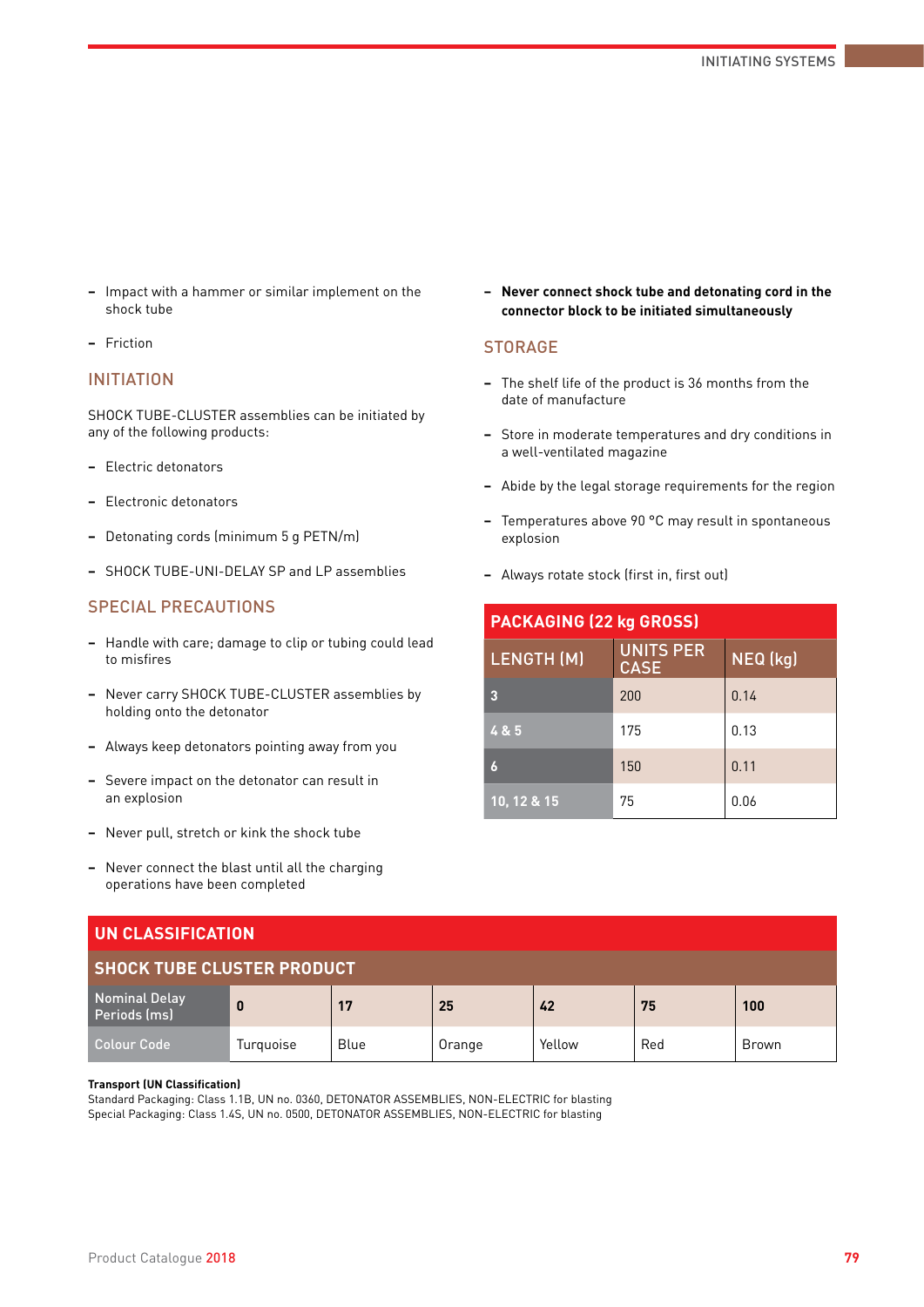# Shock Tube LEAD-IN

Shock tube lead-in line is a reel of shock tube with a detonator encased in a Cluster connector block, used to extend the blast to a safe initiation point.

## APPEARANCE

A reel of shock tubing that incorporates a short period delay detonator. One end of the tubing is crimped into a short period delay detonator. The detonator includes either a rubber plug or sleeve that is crimped on one end. The free end of the shock tube is sealed and incorporates a colour-coded connector clip which indicates the delay period. The delay period is also printed along the length of the detonator. The detonator is fitted into a colour-coded cluster connector block which indicates the delay period.

## APPLICATION

A SHOCK TUBE-LEAD-IN assembly is used:

**−** Surface delays in opencast/open pit mines, quarries, surface mines, civil engineering projects

## FEATURES

- **−** A cluster connector block which accepts shock tube or detonating cord, with a positive locking cover
- **−** Spooled for easy off-reeling
- **−** Green coloured shock tube, 18 kg minimum breaking load, resistant to hot and cold temperatures, oil resistant for 4 days in Anfex® at 40 °C, water resistant
- **−** Reliably initiates shock tube or detonating cord in both directions
- **−** The initiation signal in the tubing propagates through loose kinks, bends, knots and constrictions
- **−** The tubing is left intact after use
- **−** Can initiate up to 2 strands of detonating cord (5,5 mm Ø) at the same time
- **−** Can initiate up to 6 strands of shock tube (3 mm Ø) at the same time



### **BENEFITS**

- **−** Rugged, abrasive resistant tubing which reduces the likelihood of tangling
- **−** Easy to use, secure connections
- **−** Highly visible components
- **−** Reliable
- **−** Low noise
- **−** Cost effective
- **−** Positive initiation control
- **−** Initiates detonating cord or shock tube
- **−** Low shrapnel

## SAFETY BENEFITS

- **−** Radio transmissions
- **−** Radiations
- **−** Stray currents
- **−** Static discharge (when tubing is intact)
- **−** Burning/heat
- **−** Impact with a hammer or similar implement on the shock tube
- **−** Friction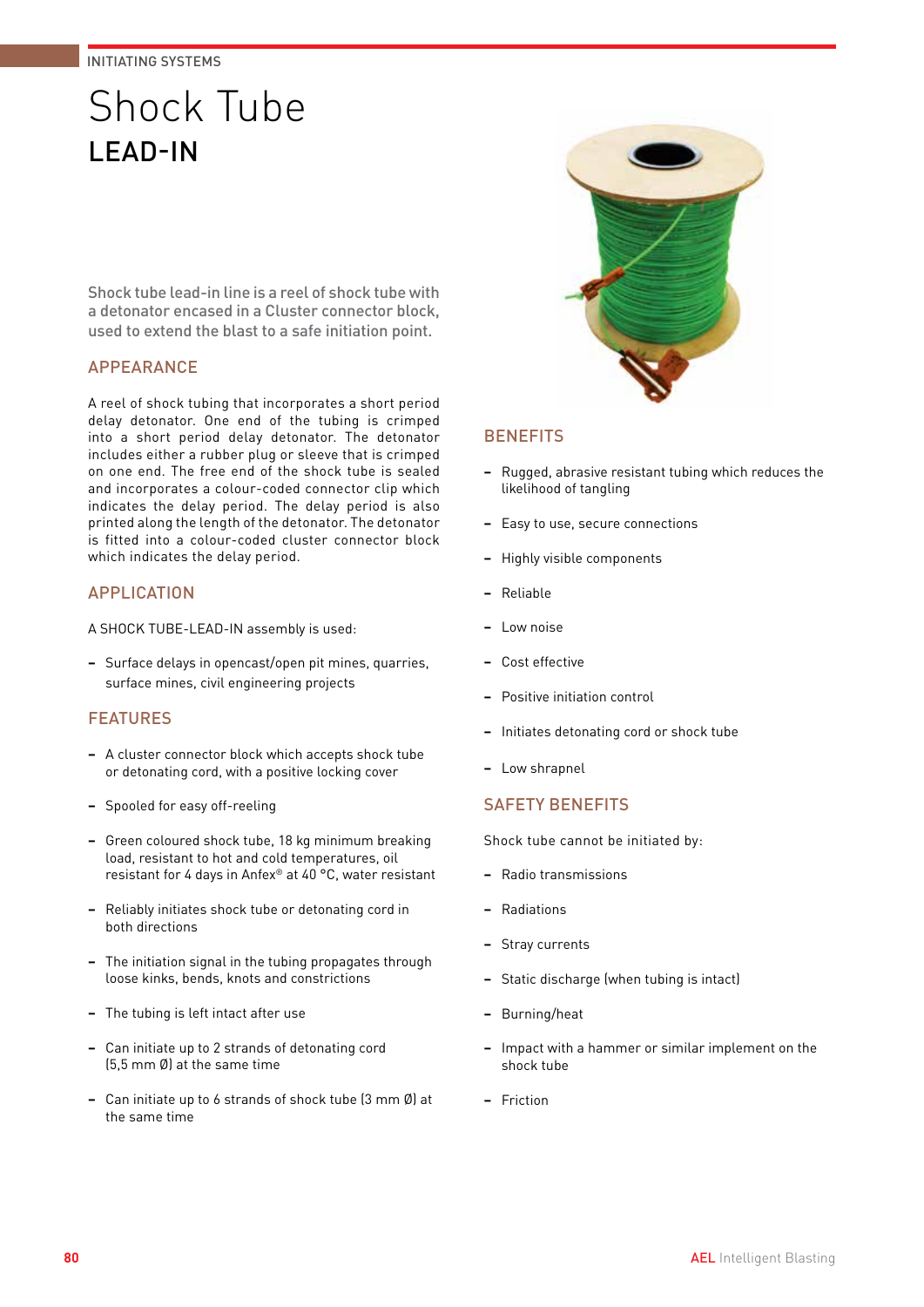SHOCK TUBE TRUNKLINE assemblies can be initiated by any of the following products:

- **−** Electric detonators
- **−** Electronic detonators
- **−** Detonating cords (minimum 5 g PETN/m)
- **−** SHOCK TUBE-TRUNKLINE assemblies

## SPECIAL PRECAUTIONS

- **−** Handle with care; damage to clip or tubing could lead to misfires
- **−** Never carry SHOCK TUBE-LEAD-IN assemblies by holding onto the detonator
- **−** Always keep detonators pointing away from you
- **−** Severe impact on the detonator can result in an explosion
- **−** Never pull, stretch or kink the shock tube
- **−** Never connect the blast until all the charging operations have been completed
- **− Never connect shock tube and detonating cord in the connector block to be initiated simultaneously**

## **UN CLASSIFICATION SHOCK TUBE LEAD-IN PRODUCT** Nominal Delay Periods (ms) **25** Colour Code Contract Contract Contract Contract Contract Contract Contract Contract Contract Contract Contract Contract Contract Contract Contract Contract Contract Contract Contract Contract Contract Contract Contract Con

#### **Transport (UN Classification)**

Standard Packaging: Class 1.1B, UN no. 0360, DETONATOR ASSEMBLIES, NON-ELECTRIC for blasting Special Packaging: Class 1.4S, UN no. 0500, DETONATOR ASSEMBLIES, NON-ELECTRIC for blasting

### **STORAGE**

- **−** The shelf life of the product is 36 months from the date of manufacture
- **−** Store in moderate temperatures and dry conditions in a well-ventilated magazine
- **−** Abide by the legal storage requirements for the region
- **−** Temperatures above 90 °C may result in spontaneous explosion
- **−** Always rotate stock (first in, first out)

| <b>PACKAGING (15 kg GROSS)</b> |                                 |          |  |
|--------------------------------|---------------------------------|----------|--|
| LENGTH (m)                     | <b>UNITS PER</b><br><b>CASE</b> | NEQ (kg) |  |
| 200                            | 10                              | 0.01     |  |
| 500                            |                                 | 0.01     |  |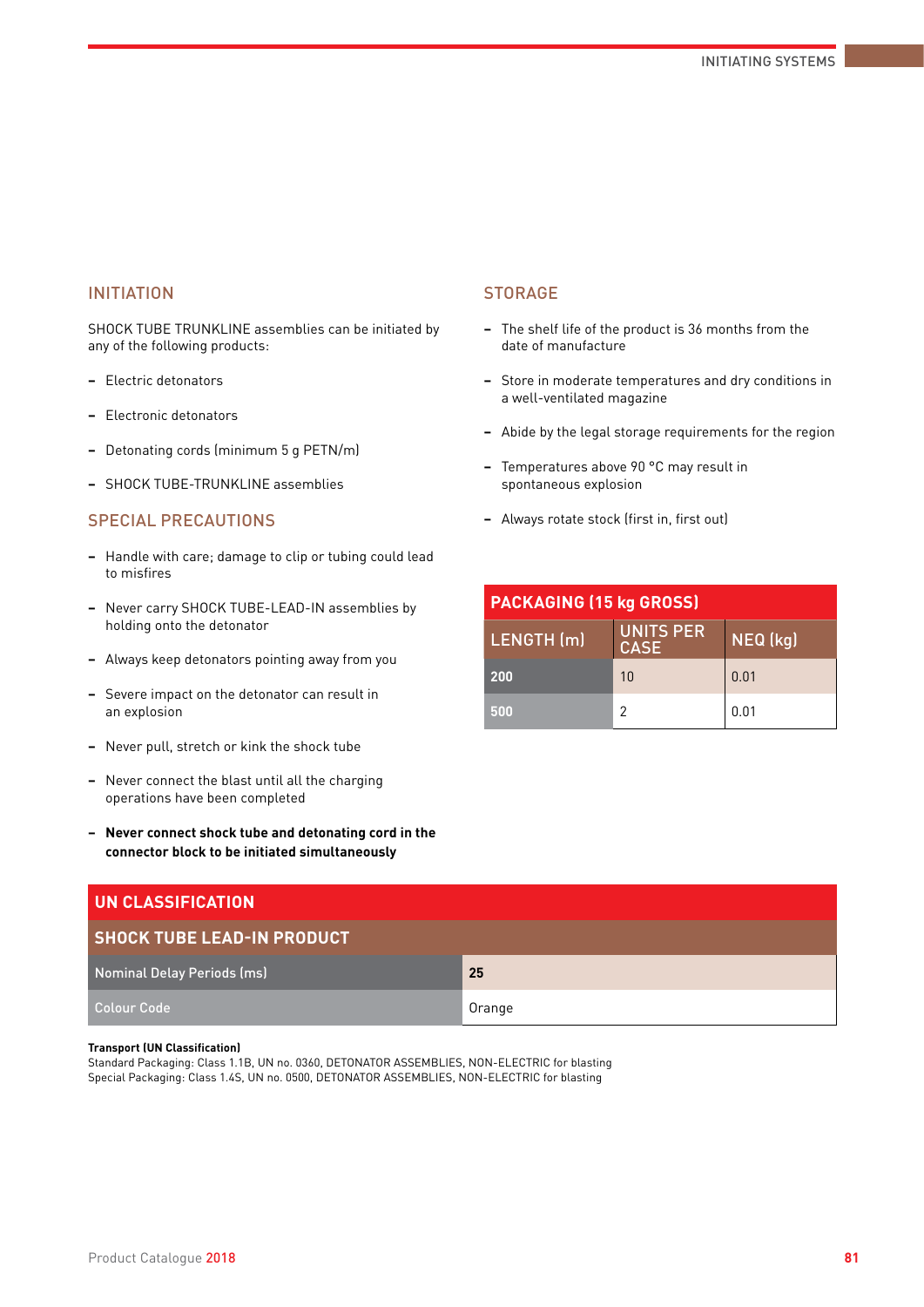# Shock Tube EXTENDER

The shock tube extender is a reel of shock tube with a separate 10 cm length of clear plastic joiner tubing, which can be used to join shock tube ends in order to extend the initiation point to a safe distance from the blast.

## APPEARANCE

A reel of green shock tubing including separate 10 cm lengths of clear plastic joiner tubing. The shock tube is used to extend the initiation point to a position of safety. Black end caps are used to seal both ends of the tubing to prevent powder loss. This product is used with a Lead-In line or a TRUNKLINE.

## APPLICATION

A SHOCK TUBE EXTENDER is used:

**−** In non-electric blast pattern initiation in open-pit mines, quarries, tunnelling, stoping, ring-blasting, trenching, and civil engineering projects

## FEATURES

- **−** Spooled for easy off-reeling
- **−** Green coloured shock tube, 18 kg minimum breaking load, resistant to hot and cold temperatures, oil resistant for 4 days, at 40 °C, water resistant
- **−** The tubing is left intact after use
- **−** Joiner tube enables easy extension to required length



## **BENEFITS**

- **−** Rugged, abrasive resistant tubing which reduces the likelihood of tangling
- **−** Easy to tie-up
- **−** Reliable
- **−** Low noise
- **−** Cost effective
- **−** Positive initiation control
- **−** No shrapnel
- **−** Joiner increases distance from point of initiation
- **−** Joiner tube instruction leaflet

### SAFETY BENEFITS

- **−** Radio transmissions
- **−** Radiations
- **−** Stray currents
- **−** Static discharge (when tubing is intact)
- **−** Burning/heat
- **−** Impact with a hammer or similar implement on the shock tube
- **−** Friction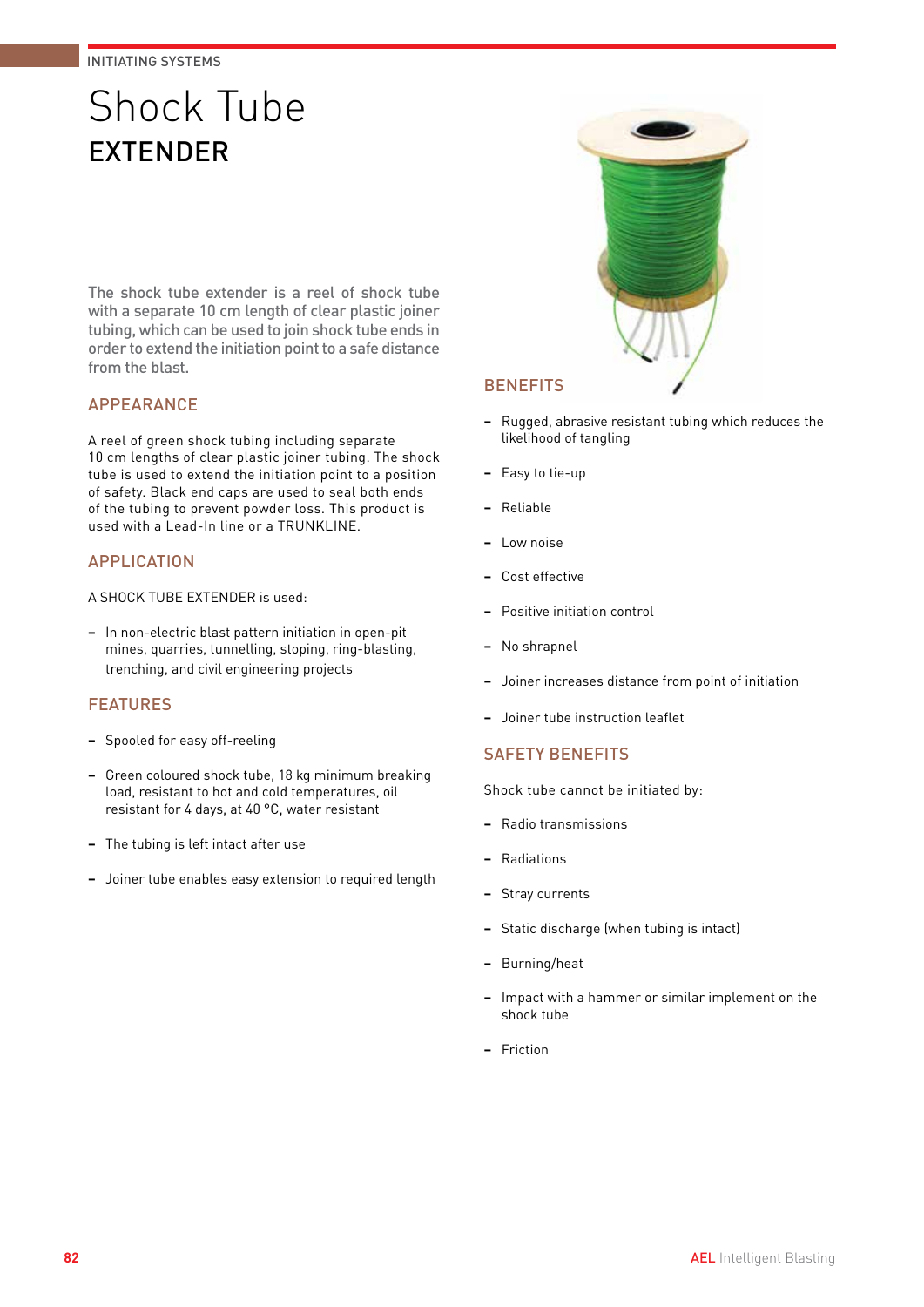SHOCK TUBE EXTENDER can be initiated by any of the following products:

- **−** Electric detonators
- **−** Electronic detonators
- **−** Detonating cords (minimum 5 g PETN/m)
- **−** SHOCK TUBE-TRUNKLINE assemblies

### SPECIAL PRECAUTIONS

- **−** Handle with care; damage to connector or tubing could lead to misfires
- **−** Never pull, stretch or kink the shock tube
- **−** Never connect the blast until all the charging operations have been completed
- **−** Before coupling, always cut 2.5 m shock tube from ends to ensure shock tube is free from contaminants i.e. moisture ingression

#### **STORAGE**

- **−** The shelf life of the product is 36 months from the date of manufacture
- **−** Store in moderate temperatures and dry conditions in a well-ventilated magazine
- **−** Abide by the legal storage requirements for the region
- **−** Temperatures above 90 °C may result in spontaneous explosion
- **−** Always rotate stock (first in, first out)

| <b>PACKAGING (15 kg GROSS)</b> |                          |          |  |
|--------------------------------|--------------------------|----------|--|
| LENGTH (m)                     | UNITS PER<br><b>CASE</b> | NEQ (kg) |  |
| 200                            | 10                       | 0.01     |  |
| 500                            | 2                        | 0.01     |  |
| 3000                           |                          | 0.06     |  |

#### **Transport (UN Classification)**

Standard Packaging: Class 1.4S, UN no. 0349, ARTICLE, EXPLOSIVE, n.o.s. (Shock Tube)